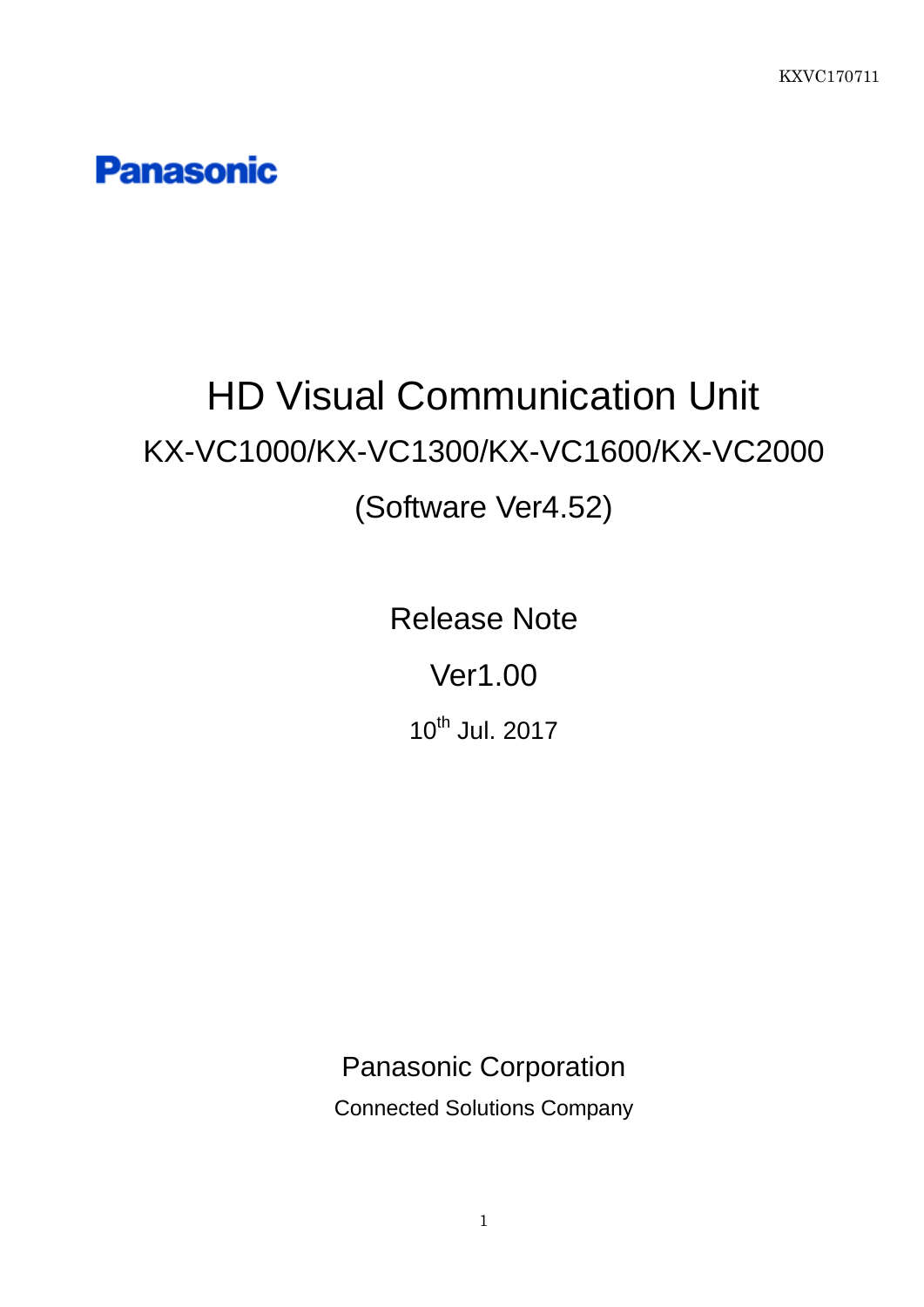#### Table of Contents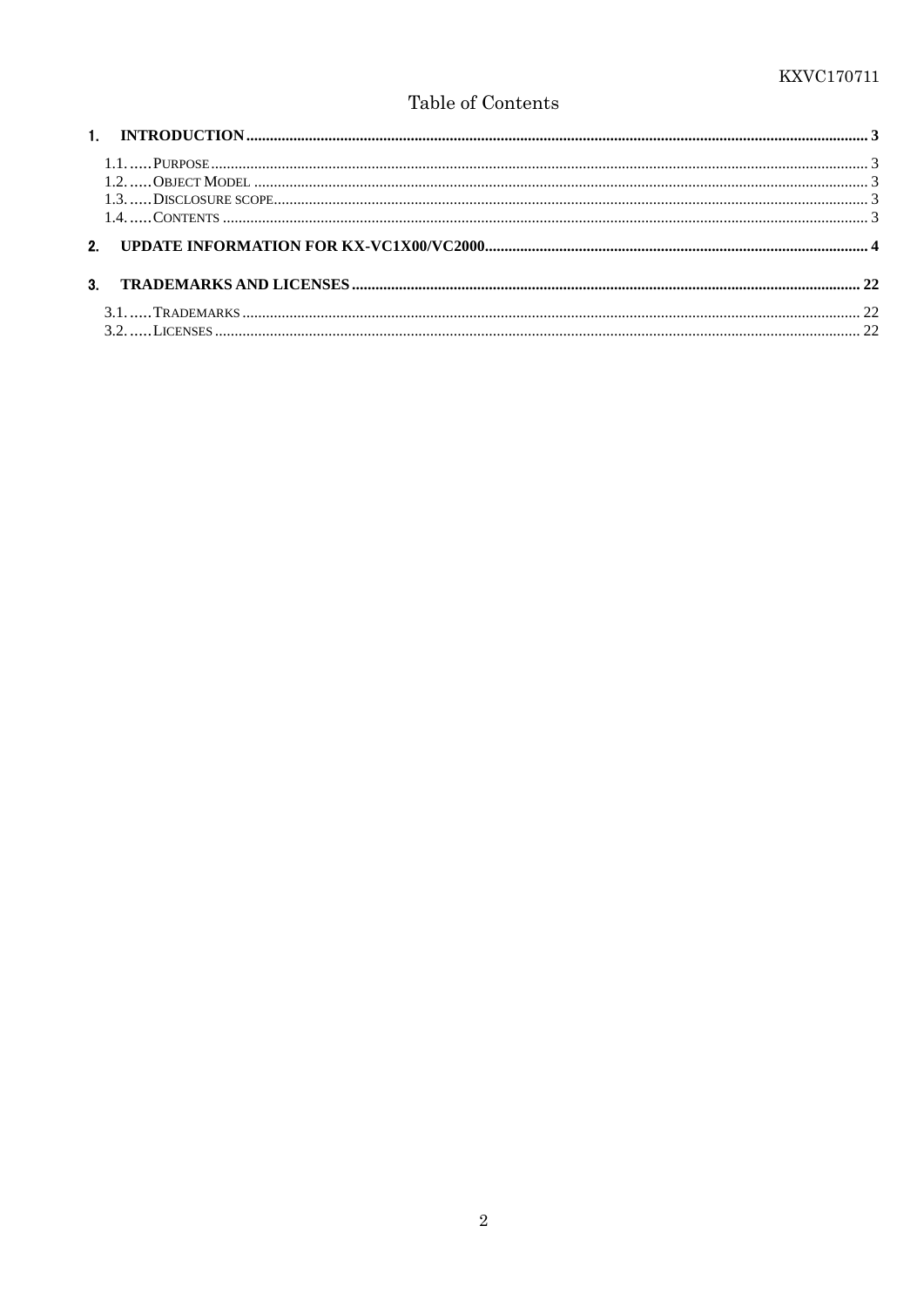# <span id="page-2-0"></span>1. Introduction

# <span id="page-2-1"></span>**1.1.Purpose**

This release note mentions about software version 4.52 for HD visual communication unit (Referred to as "HDVC" hereinafter) KX-VC1000/1300/1600/2000.

HD Visual Communication Mobile is abbreviated as HDVC Mobile hereafter.

## <span id="page-2-2"></span>**1.2.Object Model**

Object models for this release note are as follows.

| Model                                   | Note |
|-----------------------------------------|------|
| $\overline{\text{KX-VC1000(SX,CH)}}$    |      |
| $\overline{\text{KX-VC}}$ 1300(A,SX,CH) |      |
| $\overline{\text{KX-VC}}$ 1600(A,SX,CH) |      |
| $\overline{\text{KX-VC2000(SX,CH)}}$    |      |

※Ver4.35 does not support KX-VC500, KX-VC300 nor KX-VC600.

### <span id="page-2-3"></span>**1.3.Disclosure scope**

Disclosure scope is for end user, the sales companies, SIer and dealers which are in charge of system up, setting and maintenance.

## <span id="page-2-4"></span>**1.4.Contents**

This release note mentioned as follows.

- ・Update information for Ver4.52
- ・Update information for previous versions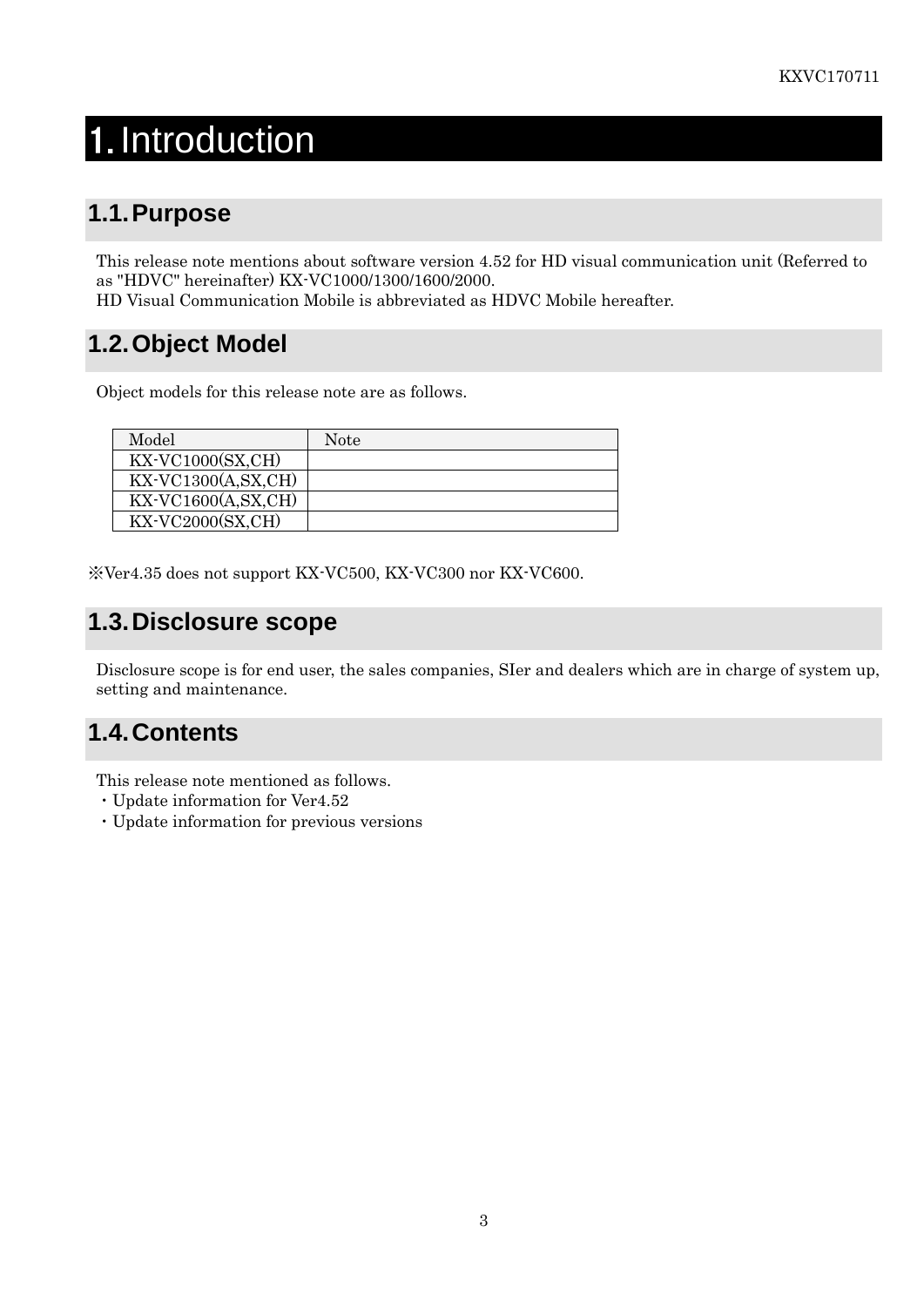# <span id="page-3-0"></span>2. Update information for KX-VC1x00/VC2000

Regarding software Ver.4.52 for KX-VC1000/1300/1600, the following list shows the new function and update information comparing to the software of KX-VC1x00 Ver. 4.35 and KX-VC2000 Ver.4.51. Regarding software Ver.4.52 for KX-VC2000, the following list shows the new function and update information comparing to software Ver. 4.51.

|                                |                                       |                                                                                                                                                                                           | Object Model                   |                        |                      |                   |
|--------------------------------|---------------------------------------|-------------------------------------------------------------------------------------------------------------------------------------------------------------------------------------------|--------------------------------|------------------------|----------------------|-------------------|
| Item                           | Function                              | Function                                                                                                                                                                                  | $\overline{\text{VC}}$<br>2000 | V <sub>C</sub><br>1600 | <b>VC</b><br>1300    | <b>VC</b><br>1000 |
| New function                   | Profile standby                       | · Add a function that standby with<br>profile specified.                                                                                                                                  | Yes<br>$\divideontimes_2$      | Yes                    | Yes                  | Yes               |
|                                | White list                            | $\bullet$ Add<br>function<br>that<br>incoming<br>$\mathbf{a}$<br>permission with whitelist.                                                                                               | Yes<br>$\divideontimes_2$      | Yes                    | Yes                  | Yes               |
| Improvement<br>of<br>Functions | Permeation<br>of<br>Site name         | • Support for permeation of site name<br>during MCU to GUI.                                                                                                                               | Yes<br>$\divideontimes_2$      | Yes                    | Yes                  | Yes               |
|                                | Password<br>for<br>remote access      | $\bullet$ Enhanced<br>password<br>for<br>remote<br>access.<br>- 8 characters or more<br>- Use 2 or more types of characters<br>$0 - 9$<br>$A \cdot Z *$ Uppercase or lowercase<br>Symbols | Yes<br>$\divideontimes_2$      | Yes                    | Yes                  | Yes               |
|                                | <b>Sites</b><br>number<br>per profile | • Support for 30 sites per profile.                                                                                                                                                       | Yes<br>$\divideontimes_2$      | Yes                    | Yes                  | Yes               |
|                                | layout pattern                        | • Add layout pattern during MCU.<br>$(CP13-28)$                                                                                                                                           | Yes<br>$\divideontimes_2$      | Yes                    | Yes                  | Yes               |
|                                | Remote<br>access<br>setting           | • Add Remote access setting to GUI.                                                                                                                                                       | Yes<br>$\divideontimes_2$      | Yes                    | Yes                  | Yes               |
|                                | Call history<br>during call           | • Add number of call history during<br>call.                                                                                                                                              | Yes<br>$\divideontimes_2$      | Yes                    | Yes                  | Yes               |
|                                | Secondary<br>bandwidth<br>selection   | • Add choices of secondary bandwidth<br>selection.(1.5)<br>Mbps/1.2<br>Mbps/384<br>kbps)                                                                                                  | Yes<br>$\divideontimes_2$      | Yes                    | Yes                  | Yes               |
|                                | Number of call<br>history             | • Add number of call history to 100.                                                                                                                                                      | Yes<br>$\divideontimes_2$      | Yes                    | Yes                  | Yes               |
|                                | Save<br>How<br>to<br>Call History     | • Save all history on incoming and<br>outgoing calls.                                                                                                                                     | Yes<br>$\divideontimes_2$      | Yes                    | Yes                  | Yes               |
|                                | Redial history                        | • Support for check the redial history<br>in the call history.                                                                                                                            | Yes<br>$\divideontimes_2$      | Yes                    | Yes                  | Yes               |
|                                | Delete<br>call<br>history             | $\bullet$ Add<br>setting for<br>disable<br>delete<br>history function.                                                                                                                    | Yes<br>$\divideontimes_2$      | $\operatorname{Yes}$   | $\operatorname{Yes}$ | Yes               |
|                                | Delayed Offer                         | • Support for Delayed Offer of SIP.                                                                                                                                                       | Yes<br>$\divideontimes_2$      | Yes                    | Yes                  | Yes               |
|                                | Video<br>quality<br>setting           | • Add setting for Video quality (PC)<br>and Video quality (Sub Camera).                                                                                                                   | Yes<br>$\divideontimes_2$      | Yes                    | Yes                  | Yes               |
|                                | Admin login                           | • Support for hide the yellow button<br>(Admin login)<br>displayed on the<br>menu screen.                                                                                                 | Yes<br>$\divideontimes_2$      | Yes                    | Yes                  | Yes               |

Yes: Supported, Conditionally: Available by Activation, No: Unsupported (unavailable), N/A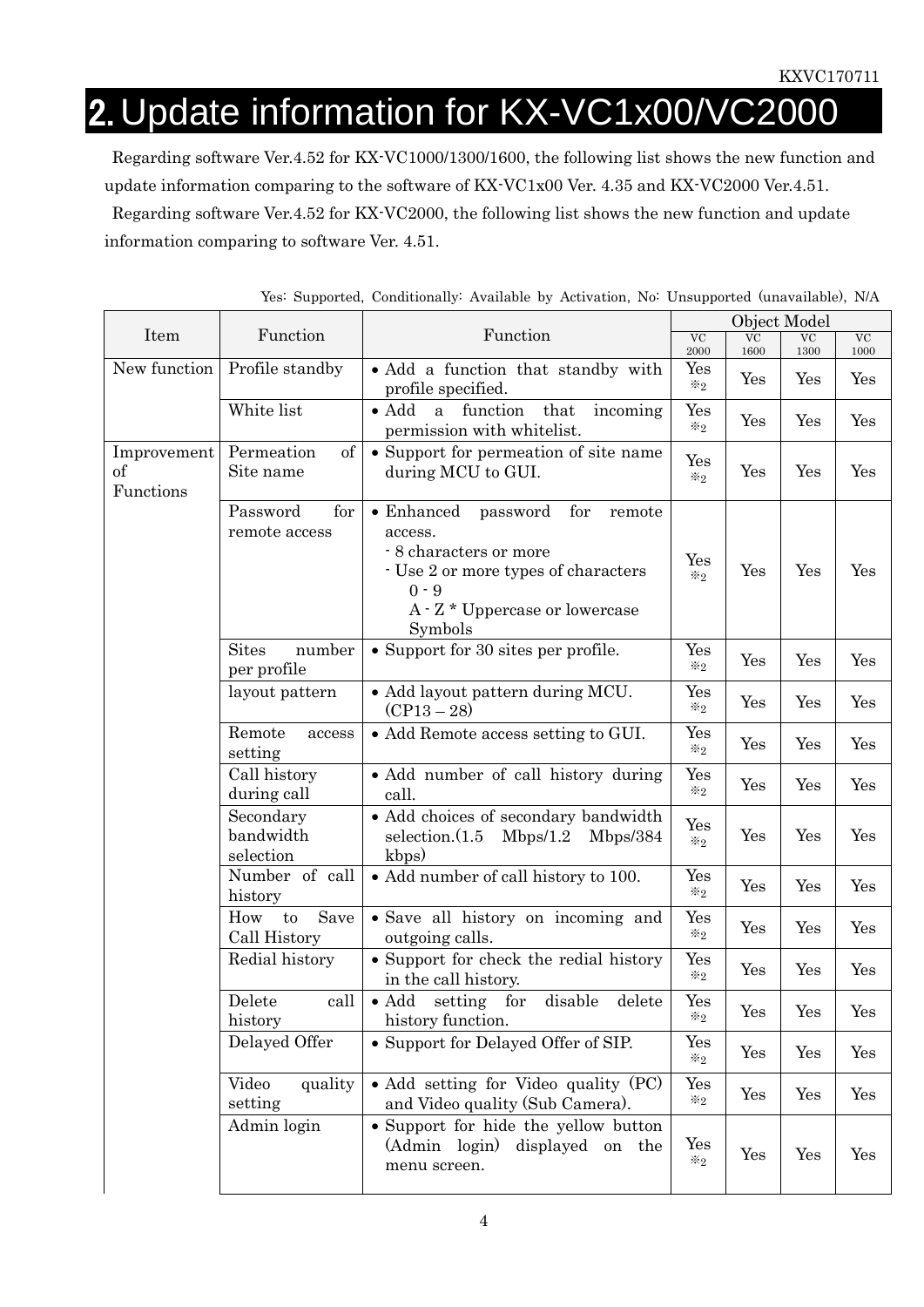|        | Add Setting to<br>GUI                               | • Add settings to GUI.<br>Characteristics<br>of<br>microphone<br>⋗<br>collected sound<br>Microphone to mute<br>$\blacktriangleright$<br>Setting not to display the MCU<br>⋗<br>site on the multi view.                                                      | Yes<br>$\divideontimes_2$ | Yes                   | Yes                   | Yes                   |
|--------|-----------------------------------------------------|-------------------------------------------------------------------------------------------------------------------------------------------------------------------------------------------------------------------------------------------------------------|---------------------------|-----------------------|-----------------------|-----------------------|
|        | System<br>Information<br>screen during a<br>calling | of<br>behavior<br>that<br>$\bullet$ Improvement<br>System Information screen.                                                                                                                                                                               | Yes<br>$\divideontimes_2$ | Yes                   | Yes                   | Yes                   |
|        | Company name                                        | from<br>$\bullet$ Change<br>company<br>name<br>Panasonic System Networks<br>Co.,<br>Ltd. to Panasonic Corporation on<br>the EULA screen.                                                                                                                    | Yes                       | Yes                   | Yes                   | Yes                   |
| Others | Other<br>improvement                                | of<br>that<br>$\bullet$ Improvement<br>behavior<br><b>NTT</b><br>communication<br>using<br>DoCoMo's SIM.                                                                                                                                                    | Yes                       | Yes                   | Yes                   | Yes                   |
|        |                                                     | • Improvement of behavior that the<br>output of HDMI 3 is set to the<br>output of HDMI 1 or HDMI 2 on the<br>Video Output screen, Determine the<br>video output format from the format<br>information of the output source.                                 | Yes                       | Yes                   | Yes                   | Yes                   |
|        |                                                     | $\bullet$ Improvement<br>order<br>in<br>to<br>synchronize video and audio when<br>connection<br>destinations<br>many<br>disconnected at the same time at the<br>MCU site.                                                                                   | Yes                       | Yes<br>$\mathbb{X}_1$ | Yes<br>$\mathbb{X}_1$ | Yes<br>$\mathbb{X}_1$ |
|        |                                                     | · Improvement of behavior that Self<br>diag. cannot be finished.                                                                                                                                                                                            | Yes                       | N/A                   | N/A                   | N/A                   |
|        |                                                     | $\bullet$ Improvement<br>of<br>behavior<br>that<br>Connection destination information<br>is rarely displayed in the device<br>information of the Web console.                                                                                               | Yes                       | Yes<br>$\mathbb{X}_1$ | Yes<br>$\mathbb{X}_1$ | Yes<br>$\mathbb{X}_1$ |
|        |                                                     | • Improvement of behavior that it can<br>calls<br>incoming<br>from<br>receive<br>KX-VC300/KX-VC600 if you set the<br>following.<br>Quality of Service of Call setup<br>➤<br>screen to Video.<br>G.722.1 and AAC-LD of Codec<br>⋗<br>settings screen to OFF. | Yes                       | Yes                   | Yes                   | Yes                   |
|        |                                                     | • Improvement of behavior that the<br>standby setting of the<br>profile<br>released by importing the profile<br>standby<br>becomes<br>setting<br>by<br>re-entering<br>the profile<br>of the<br>standby target.                                              | Yes                       | N/A                   | N/A                   | N/A                   |
|        |                                                     | forced<br>$\bullet$ When<br>the<br>transmission<br>permission setting is valid and the<br>WAN side IP address<br>can be<br>calling<br>enabled<br>obtained,<br>is<br>regardless of the result of NAT<br>investigation.                                       | Yes                       | Yes                   | Yes                   | Yes                   |
|        |                                                     | • Improvement of behavior that the<br>frame rate on System Info. Screen                                                                                                                                                                                     | Yes                       | Yes                   | Yes                   | Yes                   |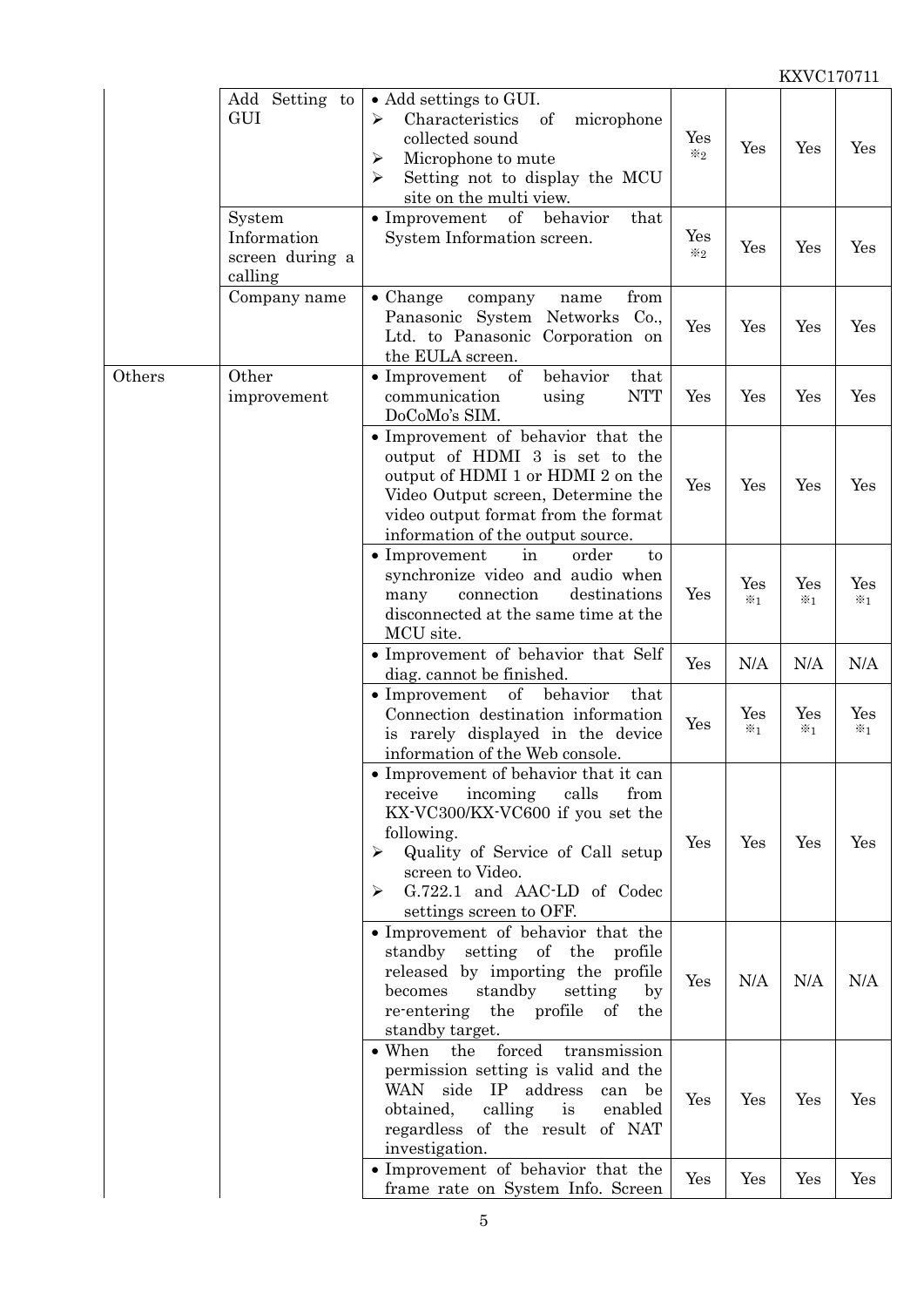| correctly to the first decimal place<br>connecting with<br>other<br>when<br>company's endpoint.                                               |     |     |     |     |
|-----------------------------------------------------------------------------------------------------------------------------------------------|-----|-----|-----|-----|
| • Improvement of behavior that the<br>startup fails extremely really when<br>Multicast is active and starts up in<br>the Web port open state. | Yes | Yes | Yes | Yes |

Yes<sup>※1:</sup> Corresponded with Ver.4.35

Yes<br>※2: Corresponded with Ver.4.51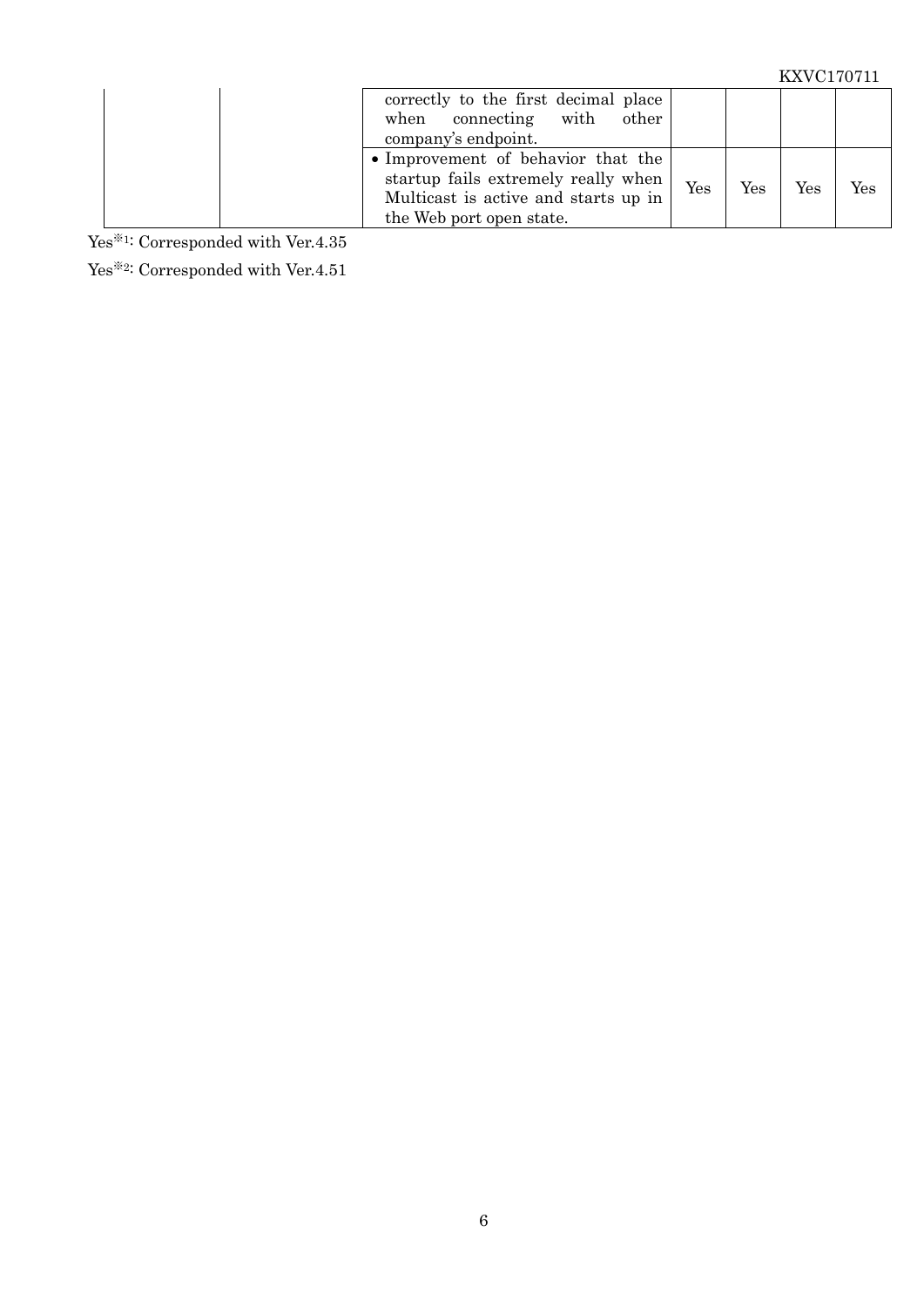|                 |                            |                                                                                                                                                                                                                                                                                                                                                                    |        | Object Model |               |
|-----------------|----------------------------|--------------------------------------------------------------------------------------------------------------------------------------------------------------------------------------------------------------------------------------------------------------------------------------------------------------------------------------------------------------------|--------|--------------|---------------|
| Item            | Function                   | Function                                                                                                                                                                                                                                                                                                                                                           | VC1600 | VC1300       | <b>VC1000</b> |
| οf<br>Functions | Improvement   Improvements | • Improvement of behavior that other<br>endpoints that have received the<br>content remain the contents screen, if a<br>main unit receives an incoming call<br>from a dual stream invalid endpoint<br>and the incoming confirmation pop-up<br>is displayed while a plurality of<br>endpoints are connected and one<br>endpoint shares a content by dual<br>stream. | Yes    | Yes          | Yes           |
|                 |                            | • Improved communication stability in a<br>network where multiple MAC<br>addresses are assigned to one IP<br>address. (e.g. GLBP (Gateway Load)<br>Balancing Protocol).                                                                                                                                                                                            | Yes    | Yes          | Yes           |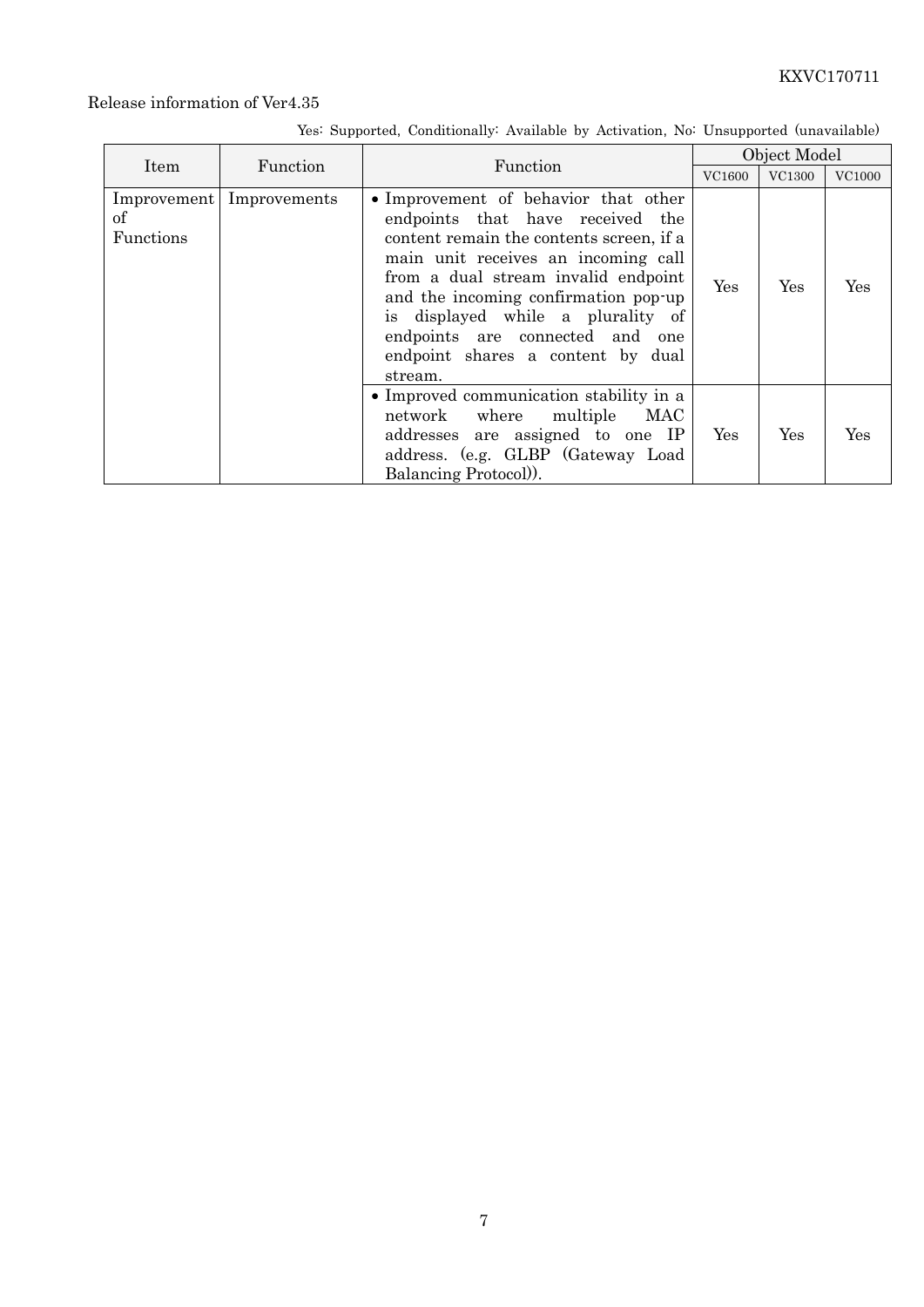|                                      |                                                  |                                                                                                                                                                                                                                                                                                                                                                               | Object Model  |        |                      |
|--------------------------------------|--------------------------------------------------|-------------------------------------------------------------------------------------------------------------------------------------------------------------------------------------------------------------------------------------------------------------------------------------------------------------------------------------------------------------------------------|---------------|--------|----------------------|
| Item                                 | Function                                         | Function                                                                                                                                                                                                                                                                                                                                                                      | <b>VC1600</b> | VC1300 | <b>VC1000</b>        |
| Improvement<br>$\sigma$<br>Functions | Improvements                                     | • Support for automatically transition to<br>PC single screen when PC screen<br>sharing is executed at HDVC mobile for<br>Windows by the single stream.                                                                                                                                                                                                                       | Yes           | Yes    | Yes                  |
|                                      |                                                  | • Improvement of behavior that<br>the<br>setting is reflected on the operation if<br>the setting of "Echo Canceller" of<br>"Audio I/O" menu is set to "OFF".                                                                                                                                                                                                                  | Yes           | Yes    | Yes                  |
|                                      |                                                  | • Improvement of behavior that the<br><b>LAYOUT</b><br>button does<br>not<br>become<br>effective if the setting of "Video output"<br>is set to "HDMI1" and the setting of<br>"Layout 1" is set to below.<br>"Content / Camera (PwithP)"<br>"Content / Camera (SideBySide)"                                                                                                    | Yes           | Yes    | Yes                  |
|                                      |                                                  | • Improvement of behavior that the video<br>is not output when HDVC returns from<br>screen stand-by if HDVC is connected<br>to the old model of monitor that<br>supports only 1080i.                                                                                                                                                                                          | Yes           | Yes    | $\operatorname{Yes}$ |
|                                      |                                                  | • Improvement of behavior that the video<br>of HMDI3 becomes abnormal if HDMI1<br>or HMDI2 of HDVC is connected to the<br>old model of monitor that supports only<br>1080i and "Output of HMDI3" is set to<br>the corresponding HDMI terminal.                                                                                                                                | Yes           | N/A    | N/A                  |
|                                      |                                                  | • Improvement of following behavior that<br>rarely occurs.<br>The bandwidth is reduced and the<br>disturbance of the video continues in<br>the case of dual stream transmission.                                                                                                                                                                                              | Yes           | Yes    | Yes                  |
|                                      |                                                  | • Improved to be able to reduce the time<br>until the bandwidth returns back after<br>the packet loss due to network occurs.                                                                                                                                                                                                                                                  | Yes           | Yes    | Yes                  |
|                                      | Enhanced<br>connectivity with<br>other companies | • Improved to be able to communicate<br>with the following endpoints using SIP.<br>Polycom : Group300/500(4.3.0, 5.1.2)<br>HDX7000/8000(3.1.6, 3.1.10)<br>CISCO: C20/60(7.3.2, 7.3.5)<br>CISCO : SX20(8.1.0)<br>SONY : XG77s/100s(1.42, 1.51),<br>XG80/XA80/XG55(2.45),<br>XC1(1.12, 1.22)<br>Lifesize : $Express 220(5.0.3),$<br>Passport(4.12.0)<br>Avaya: $VC240(1004.16)$ | Yes           | Yes    | Yes                  |
|                                      |                                                  | • Improved to be able to receive XGA<br>using H.263 in the case of more than 5<br>endpoints conference.                                                                                                                                                                                                                                                                       | Yes           | N/A    | N/A                  |
|                                      |                                                  | • Improved to be able to communicate<br>with Polycom ViewStation Release 5.6                                                                                                                                                                                                                                                                                                  | Yes           | Yes    | Yes                  |

Yes: Supported, Conditionally: Available by Activation, No: Unsupported (unavailable)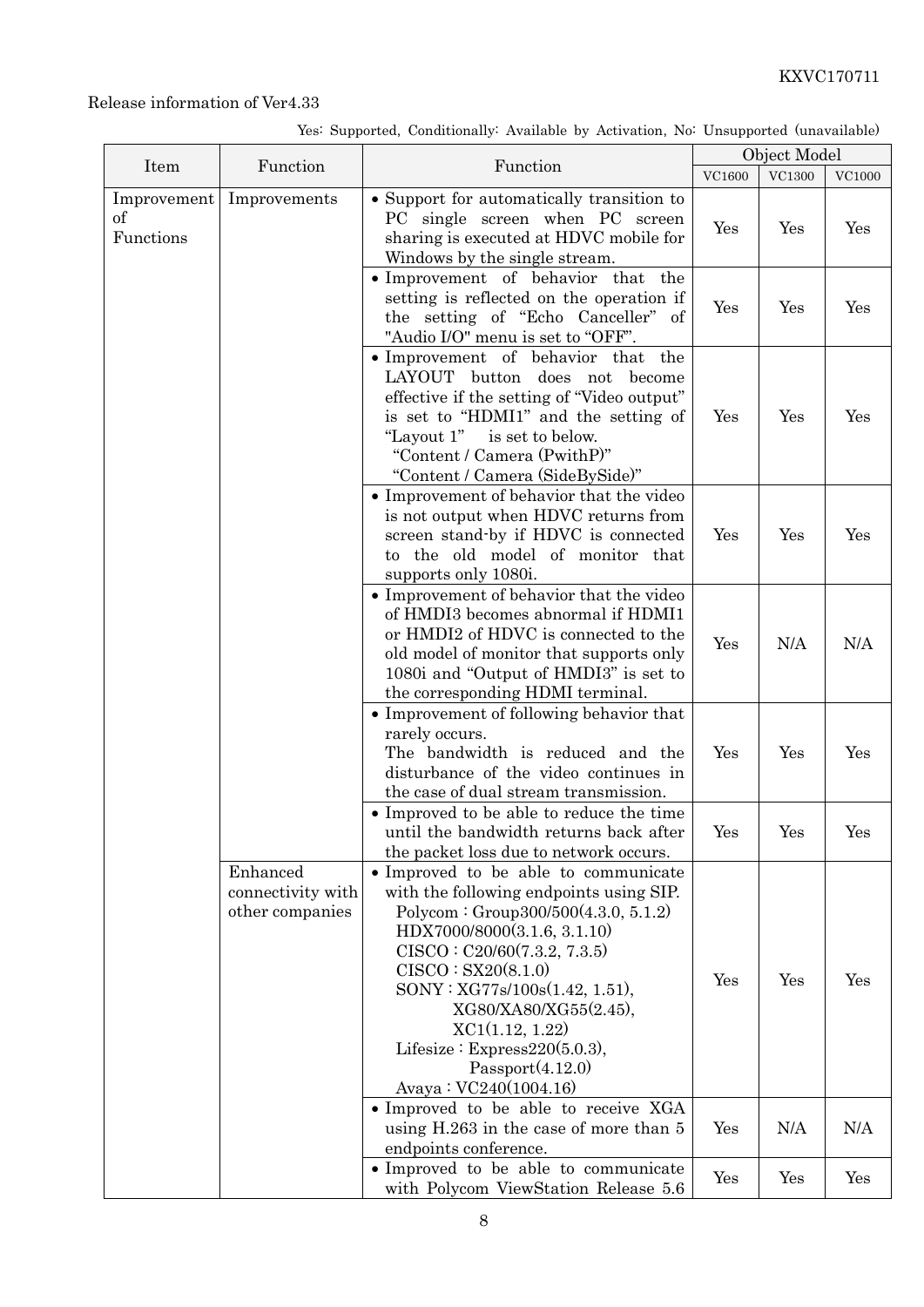| using $H.323$ .                                                                                                                                                                                                                                                                                 |     |     |     |
|-------------------------------------------------------------------------------------------------------------------------------------------------------------------------------------------------------------------------------------------------------------------------------------------------|-----|-----|-----|
| • Improvement of behavior that HDVC<br>cannot communicate normally<br>depending on the order to connect to<br>endpoints when it connects to HDVCs<br>and more than one of other vendor's<br>endpoints such as SONY XG80 that<br>supports only H.264 Baseline Single<br>NAL for the video codec. | Yes | Yes | Yes |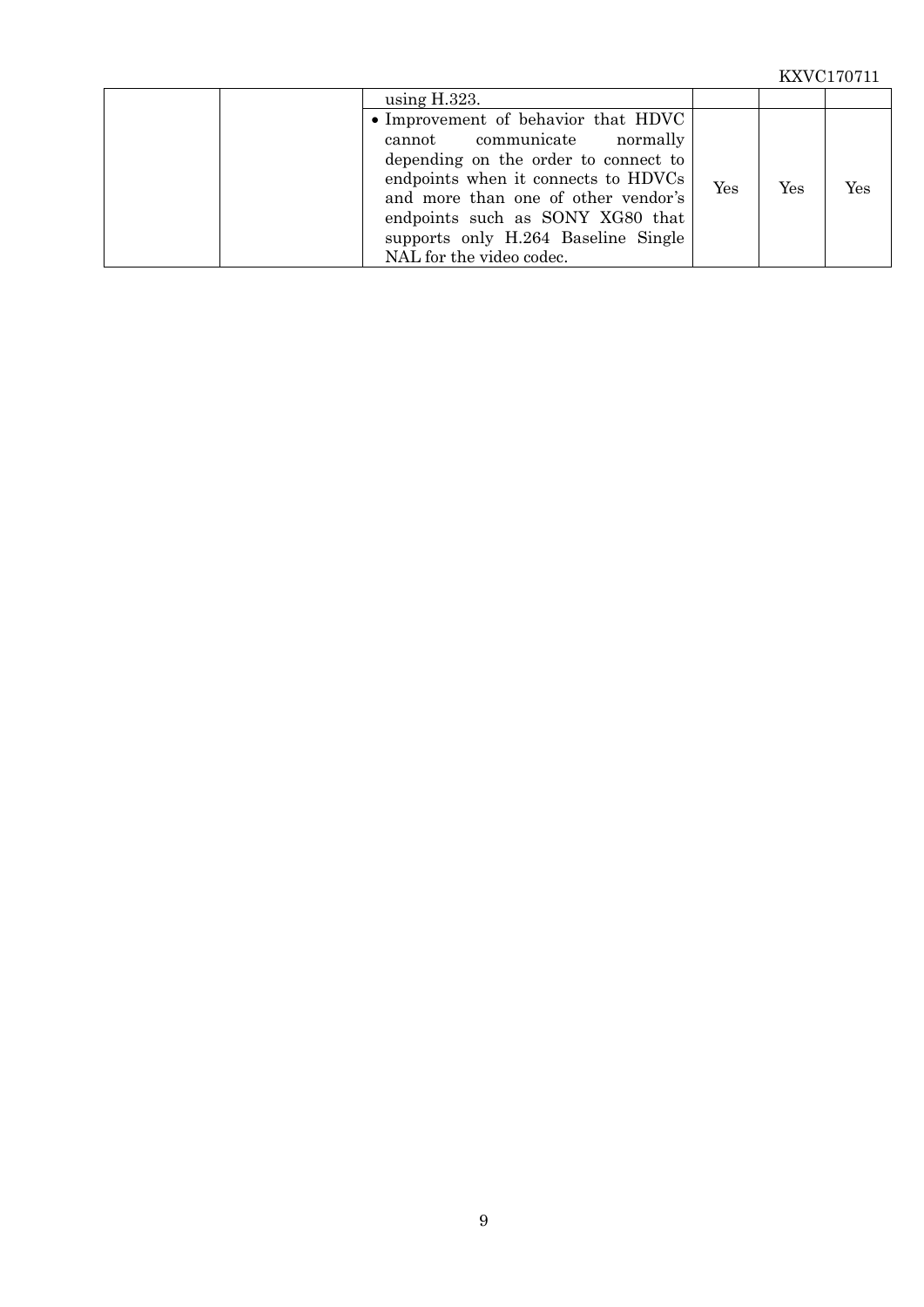| Yes: Supported, Conditionally: Available by Activation, No: Unsupported (unavailable) |  |  |  |  |  |  |
|---------------------------------------------------------------------------------------|--|--|--|--|--|--|
|---------------------------------------------------------------------------------------|--|--|--|--|--|--|

|                         |                                |                                                                                                                                                                                                                       | Object Model |        |  |
|-------------------------|--------------------------------|-----------------------------------------------------------------------------------------------------------------------------------------------------------------------------------------------------------------------|--------------|--------|--|
| Item                    | Function                       | Function                                                                                                                                                                                                              | VC1600       | VC1300 |  |
| Improvement<br>$\sigma$ | Improvement of<br>GUI wordings | • Improvement of GUI wordings of pop-up<br>display and call histories, etc.                                                                                                                                           | Yes          | Yes    |  |
| Functions               |                                | • Improvement of behavior that the position<br>of the excluded site becomes a black<br>screen after MCU mode is changed from<br>"Discussion" to "Presentation" when the<br>setting of "Main Position (Discussion)" is | Yes          | Yes    |  |
|                         |                                | set to except for "Specified Position" and<br>"Main<br>Position<br>the<br>setting<br>of<br>(Presentation)"<br>"Specified<br>set<br>to<br><i>is</i><br>Position" and the setting of "Display"                          |              |        |  |
|                         |                                | position setting" is set to "Black scene"<br>and a site is excluded at the time of<br>outgoing with "Discussion" mode.<br>• Improvement of behavior that the settings<br>of MIC3 and MIC4 of "MIC Setting"            |              |        |  |
|                         |                                | become invalid after restart in case of<br>Manual setting.                                                                                                                                                            |              |        |  |
|                         |                                | • Improvement of behavior<br>that<br>the<br>communication<br>might<br>be<br>not<br>a                                                                                                                                  |              |        |  |
|                         |                                | communication using the profile if an<br>outgoing call using the profile and an<br>incoming call happen at the same time.                                                                                             |              |        |  |
|                         |                                | • Improvement of behavior that the dual<br>steam function does not become effective<br>automatically after HDVC mobile (for iOS                                                                                       |              |        |  |
|                         |                                | / for Android) takes part in the conference<br>in which the encryption is enabled and the<br>dual stream is disabled and afterward the                                                                                |              |        |  |
|                         |                                | endpoint that does not support the dual<br>stream disconnects from the conference.<br>· Improvement of behavior that HDVC                                                                                             |              |        |  |
|                         |                                | mobile for Windows is disconnected after<br>HDVC mobile takes part in the conference<br>in which the encryption is enabled and the                                                                                    |              |        |  |
|                         |                                | dual stream is disabled and afterward the<br>endpoint that does not support the dual<br>stream disconnects from the conference.                                                                                       |              |        |  |
|                         |                                | • Improvement of behavior that the failure<br>rarely occurs in HDVC that sending<br>content when an endpoint that does not                                                                                            |              |        |  |
|                         |                                | have dual stream function participates in<br>the conference during content sharing by<br>dual stream.                                                                                                                 |              |        |  |
|                         |                                | • Improvement of behavior that the howling<br>might occur at start-up in the case that                                                                                                                                |              |        |  |
|                         |                                | the speaker is connected to the Audio Out<br>L/R jack and the video camera that has<br>mic input is connected the Main camera                                                                                         |              |        |  |
|                         |                                | terminal.<br>that HDVC<br>• Improvement of behavior                                                                                                                                                                   |              |        |  |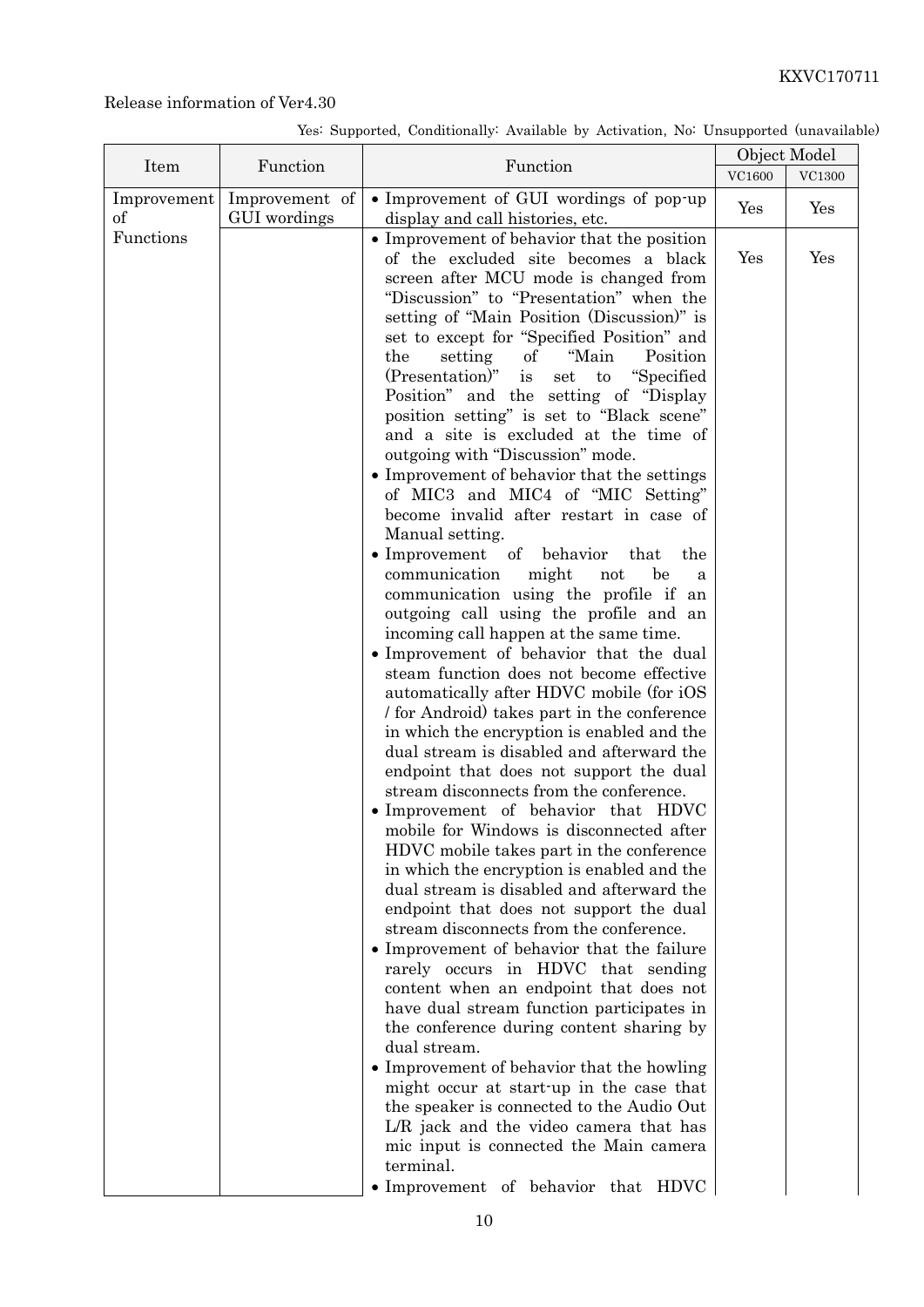|                                                  |                                                                                                                                                                                                                                                                                                                                                                                                                                                                                                                                                                                                                                                                                                                                                                                                                                                                                                                                                                                                                                                                                                                                                                                                                                                                                                                                                                                                                                                                                                                                                                                                                                                                                                                                                                                                                                                                                                                                                                                                                                                                                                                                                                                                                                                                                                                                        |     | 1121 V U L I U L . |  |
|--------------------------------------------------|----------------------------------------------------------------------------------------------------------------------------------------------------------------------------------------------------------------------------------------------------------------------------------------------------------------------------------------------------------------------------------------------------------------------------------------------------------------------------------------------------------------------------------------------------------------------------------------------------------------------------------------------------------------------------------------------------------------------------------------------------------------------------------------------------------------------------------------------------------------------------------------------------------------------------------------------------------------------------------------------------------------------------------------------------------------------------------------------------------------------------------------------------------------------------------------------------------------------------------------------------------------------------------------------------------------------------------------------------------------------------------------------------------------------------------------------------------------------------------------------------------------------------------------------------------------------------------------------------------------------------------------------------------------------------------------------------------------------------------------------------------------------------------------------------------------------------------------------------------------------------------------------------------------------------------------------------------------------------------------------------------------------------------------------------------------------------------------------------------------------------------------------------------------------------------------------------------------------------------------------------------------------------------------------------------------------------------------|-----|--------------------|--|
| Enhanced<br>connectivity with<br>other companies | might restart when HDVC receives more<br>than 11 incoming calls using SIP protocol<br>at the same time.<br>• Improvement of behavior that HDVC<br>restarts when "Version Confirmation" is<br>executed in the case that<br>"Update"<br>Method" in "Software update" menu is set<br>to "USB" and USB adapter without SD<br>card is inserted.<br>• Improvement of behavior that "Multicast"<br>Tree Set." menu cannot be set when "Edit"<br>Profile" of "GUI Settings" is set to "OFF".<br>$\bullet$ Improvement<br>of<br>behavior<br>that<br>configuration data in which the setting of<br>"Video Output" in "Video Output" menu is<br>set to "HDMI 1" and the setting of "Audio"<br>output terminal" in "Audio I/O" menu is<br>set to "OFF" cannot be imported.<br>$\bullet$ Improvement<br>behavior<br>that<br>the<br>encryption setting cannot be saved in<br>which "Access mode" is set to "User" and<br>"Encryption Key" is blanked after the<br>settings of "Encryption (SIP)"<br>and<br>"Encryption (NAT Traversal)" are set to<br>"ON" in IP/NAT Traversal Mode and<br>afterward the "Connection mode" is<br>changed to IP Mode or NAT Traversal<br>Mode.<br>• Improvement behavior that the audio<br>from HDVC mobile for Windows Ver3.14 is<br>not outputted when the setting of "Quality"<br>of Service" in "Call set up" menu is<br>changed to "Video" and HDVC receives an<br>incoming call from HDVC mobile.<br>• Improvement of behavior that there is a<br>case in which a part of a screen display<br>becomes green for a moment at start-up.<br>• Improved to be able to communicate with<br>Sony PCS-1 using H.264 codec.<br>• Improved to be able to execute the content<br>sharing with SONY PCS-1 by the dual<br>stream.<br>In this case the codec of<br>sub-stream is H.263.<br>• Improved to be able to communicate with<br>Sony PCS-G50 using H.264 codec.<br>• Improvement of behavior that SONY<br>PCS-G50 cannot receive the sub-camera<br>when MCU site (HDVC) executes content<br>sharing by the dual stream in the case<br>that SONY PCS-G50 and HDVC are<br>connected to MCU.<br>• Improved to be able to communicate with<br>Sony PCS-TL33 using H.264 codec.<br>$\bullet$ Improvement<br>of behavior<br>that<br>the<br>resolution of the main camera might<br>remain lower after<br>content<br>sharing | Yes | Yes                |  |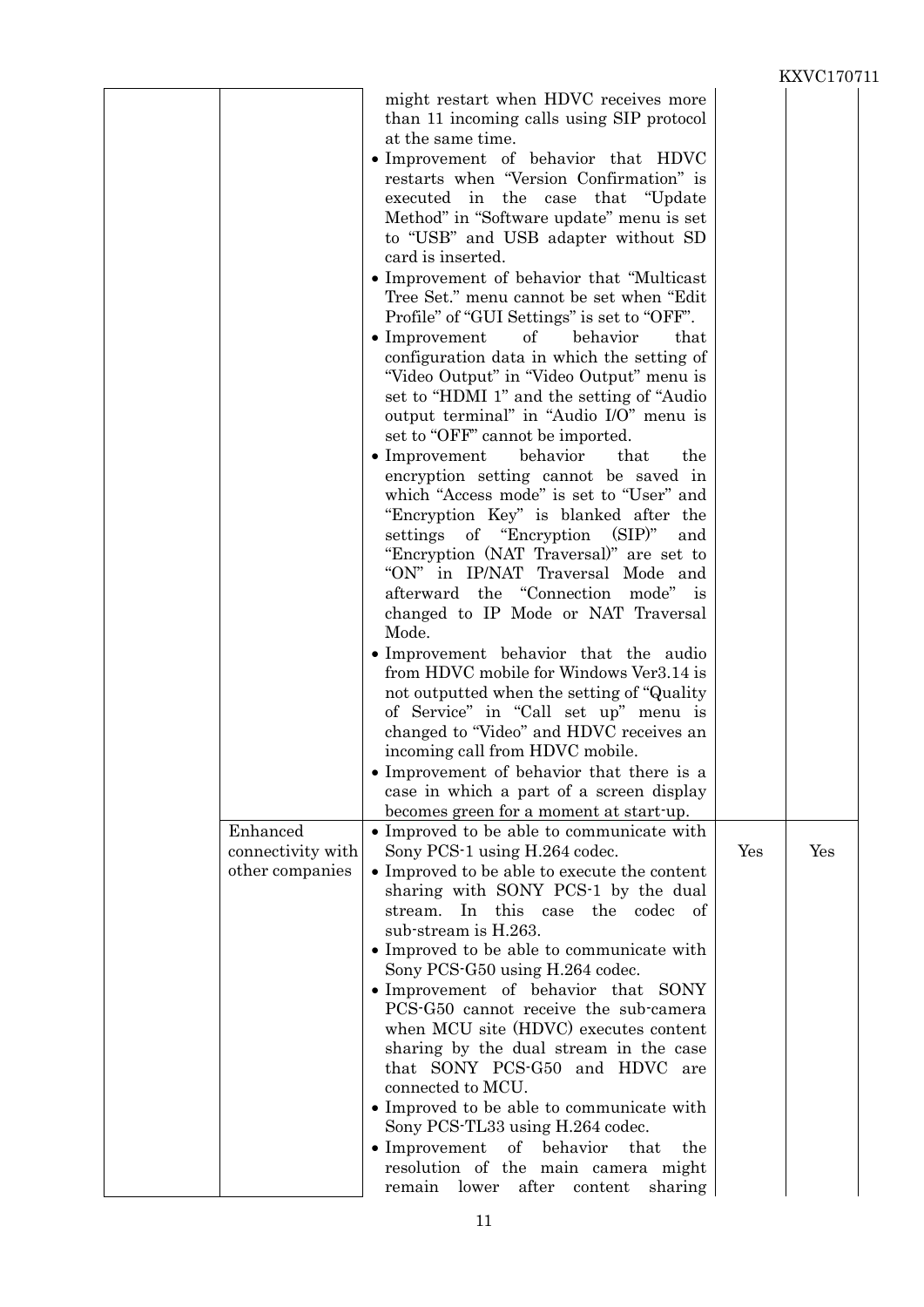|                                                                                                                                                                                                                                                                                                                                                  | KXVC170711 |
|--------------------------------------------------------------------------------------------------------------------------------------------------------------------------------------------------------------------------------------------------------------------------------------------------------------------------------------------------|------------|
| start/stop at MCU site (HDVC) by the<br>dual stream in the case that CISCO SX20,<br>Polycom VSX and HDVC are connected to<br>MCU.<br>• Improvement of behavior that there is a<br>case that the communication does not<br>become normal rarely after the connection<br>with CISCO MCU by SIP protocol with<br>the dual stream available setting. |            |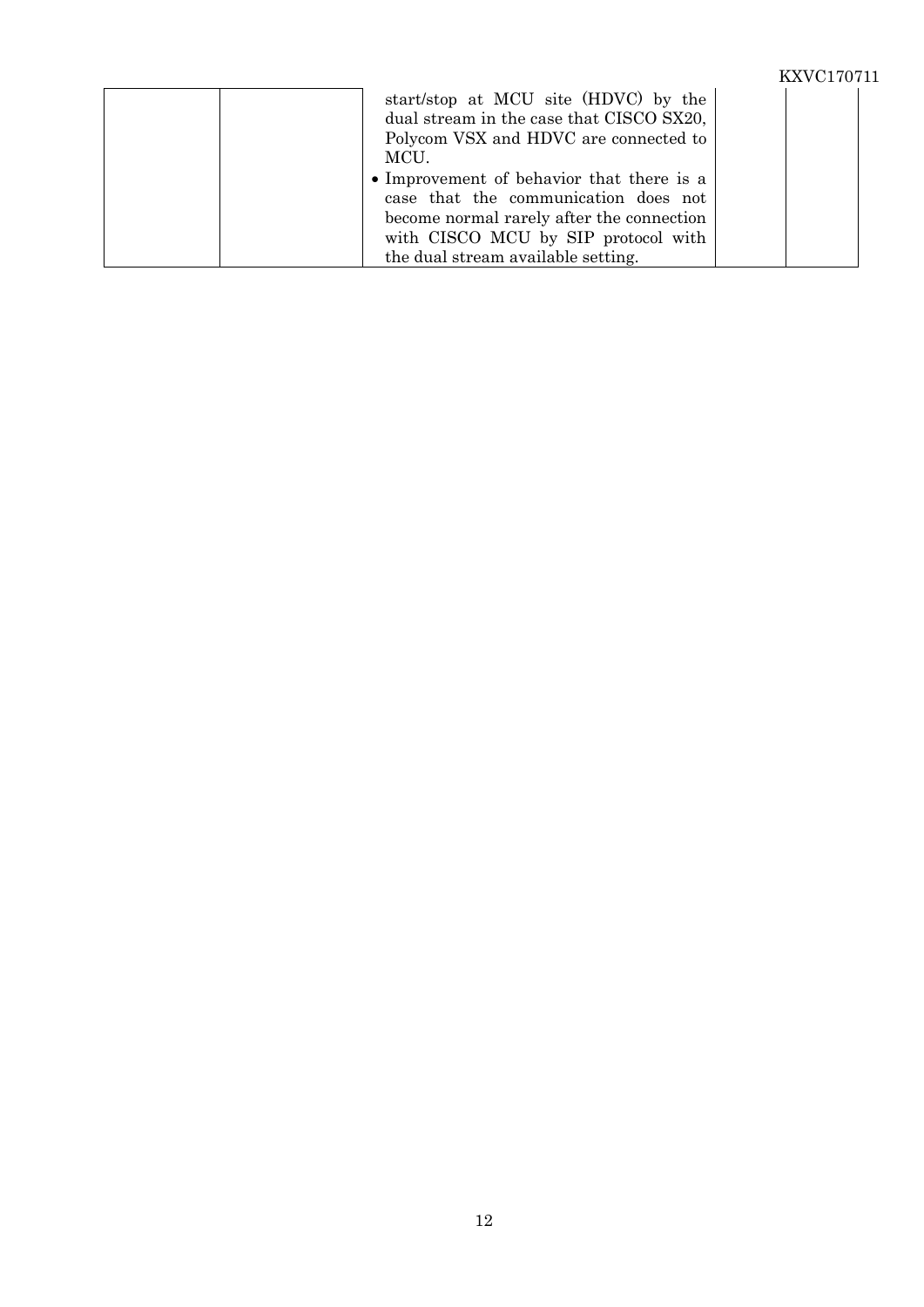| Yes: Supported, Conditionally: Available by Activation, No: Unsupported (unavailable) |  |  |  |
|---------------------------------------------------------------------------------------|--|--|--|
|                                                                                       |  |  |  |

| Item                           | Function                                                         | Remarks                                                                                                                                                                                                                                                                                                                                                                                                                                                                                               |        | Object Model  |
|--------------------------------|------------------------------------------------------------------|-------------------------------------------------------------------------------------------------------------------------------------------------------------------------------------------------------------------------------------------------------------------------------------------------------------------------------------------------------------------------------------------------------------------------------------------------------------------------------------------------------|--------|---------------|
|                                |                                                                  |                                                                                                                                                                                                                                                                                                                                                                                                                                                                                                       | VC1600 | <b>VC1300</b> |
| <b>New</b><br>Functions        | Presentation<br>mode                                             | · Add Presentation mode in MCU mode<br>which is suitable for lecture-style<br>conferences. By selecting Presentation<br>mode, the main site can see a composite<br>image including subsites, and the sub sites<br>can see the image of main site only.<br>• You can easily change the MCU mode<br>during a conference call, by using MCU<br>setting menu or just pressing the yellow<br>button of remote control.<br>• Add Presentation mode icon whose display<br>mode is selectable by the setting. | Yes    | Yes           |
| Improvement<br>of<br>Functions | Audio Mix<br>Selection mode                                      | • Add Mix (selection) mode to "Other Site's<br>Audio" setting menu. In Mix (selection)<br>mode, you can select up to four sites freely<br>as audio mix sites during a conference call.<br>And its Mix mode and sites selection can be<br>saved in a profile.                                                                                                                                                                                                                                          | Yes    | Yes           |
|                                | Main position<br>selection in<br>Voice<br>Activation2            | • Added choices of sites to main display in<br>"Voice Activation 2". In the Voice Activation<br>2 of Main Position setting, you can select<br>any site for main display position.<br>• You can change this site selection during a<br>conference call.                                                                                                                                                                                                                                                | Yes    | Yes           |
|                                | Specified<br>position mode<br>for MCU<br>composite<br>image.     | • Add specified position mode for MCU<br>composite image. In this mode, you can see<br>each sub site's image in the specified<br>position of MCU composite image.                                                                                                                                                                                                                                                                                                                                     | Yes    | Yes           |
|                                | GUI language                                                     | • Add Arabic to GUI<br>• Note: There may not be the right-justified<br>representation in some setting pages.                                                                                                                                                                                                                                                                                                                                                                                          | Yes    | Yes           |
|                                | Improvement of<br>voice activation1<br>and voice<br>activation 2 | • Adjust screen switch sensitivity during<br>voice activation mode.                                                                                                                                                                                                                                                                                                                                                                                                                                   | Yes    | Yes           |
|                                | NAT setting for<br>Symmetric NAT<br>in GUI                       | • Add GUI menu of "Conversion IP and Port<br>Num" function for mobile connection via<br>symmetric NAT router.                                                                                                                                                                                                                                                                                                                                                                                         | Yes    | Yes           |
| Others                         | Other<br>improvement                                             | • Improve resolution of sending video in the<br>situation of network bandwidth fluctuation<br>such as mobile network.<br>• Improve the event of failure that rarely<br>occurs in communication with mobile<br>terminal via NAT router.<br>• Support "output local site sound" during<br>Multicast.<br>• Support "Forced Answer" mode during<br>Multicast.<br>• Improve behavior in situations that<br>multiple processes, such as content share                                                       | Yes    | Yes           |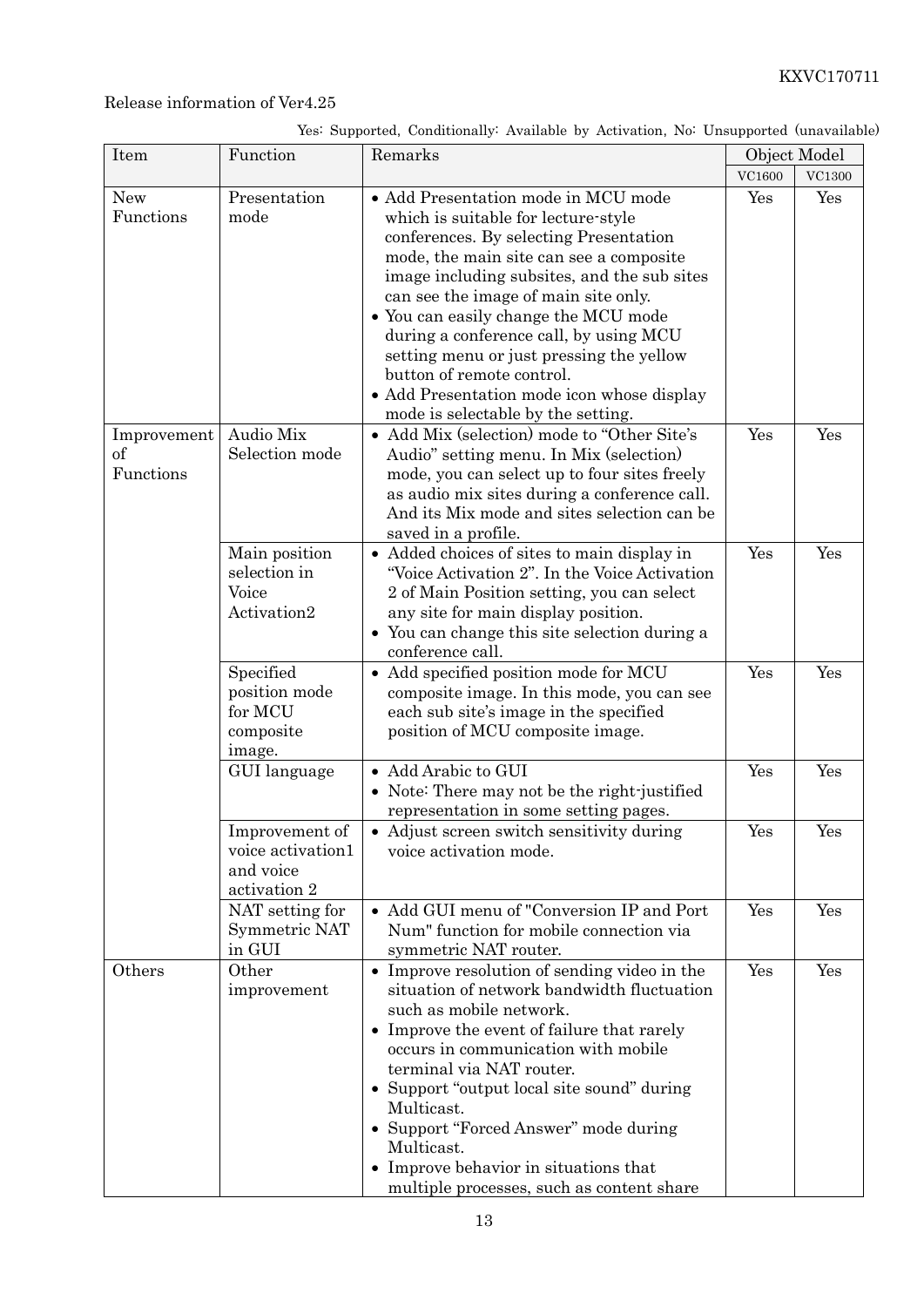|              | and incoming call and so on, occur at the                                     |     |     |
|--------------|-------------------------------------------------------------------------------|-----|-----|
|              | same time.                                                                    |     |     |
|              | • Improve behavior of content sharing start                                   |     |     |
|              | process with HDMI audio input setting to<br>"Sub Camera + PC"                 |     |     |
|              | • Improve video input changing behavior in                                    |     |     |
|              | situations that staring dual stream just                                      |     |     |
|              | after single stream terminal leaves the                                       |     |     |
|              | meeting.                                                                      |     |     |
|              | • Improve layout changing behavior in                                         |     |     |
|              | situations that several sub sites start                                       |     |     |
|              | single stream at the same time.                                               |     |     |
|              | • Improve video format recognition accuracy                                   |     |     |
|              | of HDMI main camera and PC-VGA input.                                         |     |     |
|              | • Improve video signal detection accuracy of                                  |     |     |
|              | HDMI main camera input via HDMI                                               |     |     |
|              | splitter.                                                                     |     |     |
|              | • Improve event that HDMI 2 and HDMI 3                                        |     |     |
|              | rarely cannot display video in the case of IP<br>address is not acquired.     |     |     |
|              | • Improve event that HE30 camera with                                         |     |     |
|              | serial camera control connection rarely                                       |     |     |
|              | display blueback image after restarting                                       |     |     |
|              | HE50 camera.                                                                  |     |     |
|              | • Improve the event of failure that rarely                                    |     |     |
|              | occurs in transitions to service stop state.                                  |     |     |
|              | • Improve behavior of status LED in                                           |     |     |
|              | situations that happens auto answer to                                        |     |     |
|              | incoming call during standby mode.                                            |     |     |
|              | • Support external I/F of uploading                                           |     |     |
|              | encryption data.                                                              |     |     |
|              | • Improve behavior of site selection in profile                               |     |     |
|              | that enables deselect the site whose                                          |     |     |
|              | connection mode is invalid.<br>• Improve the call history of IPv6 connection. |     |     |
|              | • Improve behavior in the situations that                                     |     |     |
|              | receiving incoming call while editing                                         |     |     |
|              | profile.                                                                      |     |     |
|              | • Improve the event of failure that rarely                                    |     |     |
|              | occurs when receiving more than the                                           |     |     |
|              | number of licenses incoming calls.                                            |     |     |
|              | • Improve GUI language representation.                                        |     |     |
|              | • Improve the behavior of displaying                                          |     |     |
|              | encryption icon for SIP when SIP is                                           |     |     |
|              | disabled during "IP/NAT Traversal mode"                                       |     |     |
|              | • Improve the behavior of changing Main                                       |     |     |
|              | Position setting during communication.                                        |     |     |
|              | • Strengthen input error check for IPv6<br>address.                           |     |     |
|              | • Support ICMP redirect.                                                      |     |     |
| Enhanced     | • Improve behavior as a sub site during                                       | Yes | Yes |
| connectivity | connection with SONY XG series and                                            |     |     |
| with other   | H.263+ terminal and receiving dual stream                                     |     |     |
| companies    | from main site.                                                               |     |     |
|              | • Improve behavior of PC sharing in case                                      |     |     |
|              | that Polycom ViewStation joins during dual                                    |     |     |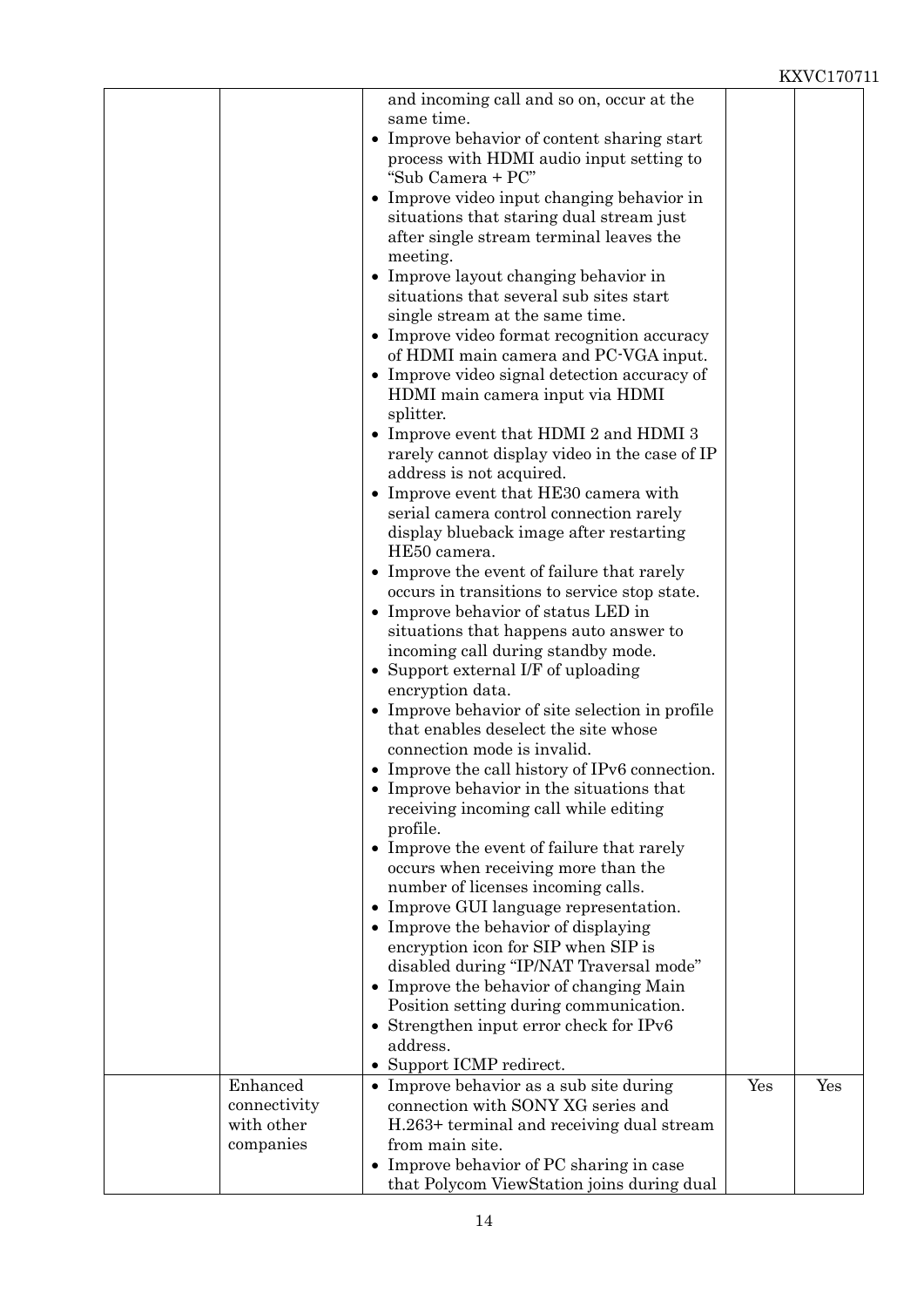|  | streaming from sub site.<br>• Improve behavior in case that some parties   |  |
|--|----------------------------------------------------------------------------|--|
|  | leave from the conference during SIP                                       |  |
|  | connection with $Cisco$ $C60(TC7.1.4)$                                     |  |
|  | • Improve the event of black image at                                      |  |
|  | LifeSize Express in the situations that                                    |  |
|  | main site starts PC sharing during the                                     |  |
|  | conference whose connection order is                                       |  |
|  | HUAWEI_TE30, Cisco_SX20 and<br>Lifesize_Express.                           |  |
|  | Improve the event of disconnection just                                    |  |
|  | after connection that rarely occurs in the                                 |  |
|  | situations that MCU of Polycom HDX serie                                   |  |
|  | start multi-site conference.                                               |  |
|  | Support dual streaming in the conference<br>$\bullet$                      |  |
|  | joined via IVR of MCU-AVAYA Elite series.                                  |  |
|  | • Improve the event of disconnection just                                  |  |
|  | after content sharing in the situations that                               |  |
|  | MCU-AVAYA Elite becomes to be high-load                                    |  |
|  | state with over 100 terminals conference.                                  |  |
|  | • Improve connectivity with Polycom<br>MGC100 for the case that maximum    |  |
|  | bandwidth setting exceeds MCU meeting's                                    |  |
|  | one.                                                                       |  |
|  | • Improve the event of PC's black image at                                 |  |
|  | SONY G series that rarely occurs in the                                    |  |
|  | multipoint conference with SONY G series.                                  |  |
|  | Improve the event of disconnection just                                    |  |
|  | after connection in the case that Polycom                                  |  |
|  | VSX series joins at over 768kbps during                                    |  |
|  | dual streaming at multipoint conference.                                   |  |
|  | • Improve behavior of XGA PC sharing with                                  |  |
|  | SONY G series by changing capability                                       |  |
|  | exchange process.                                                          |  |
|  | Improve the event of displaying<br>inappropriate aspect ratio image in the |  |
|  | connection with Polycom VSX series under                                   |  |
|  | 768kbps bandwidth.                                                         |  |
|  | Improve the event of black image in the<br>$\bullet$                       |  |
|  | situations that Polycom terminal starts                                    |  |
|  | content sharing during connection with                                     |  |
|  | Polycom RMX series whose video codec                                       |  |
|  | setting for H.239 is H.263.                                                |  |
|  | Improve the event of black image at Cisco<br>$\bullet$                     |  |
|  | 880MXP in the situations that HDVC                                         |  |
|  | starts PC content sharing during                                           |  |
|  | conference with Polycom HDX series,<br>LifeSize Express and Cisco 880MXP.  |  |
|  | • Support dual streaming in the conference                                 |  |
|  | of Cisco Codian MCU in which its                                           |  |
|  | encryption settings are on and off mixed.                                  |  |
|  |                                                                            |  |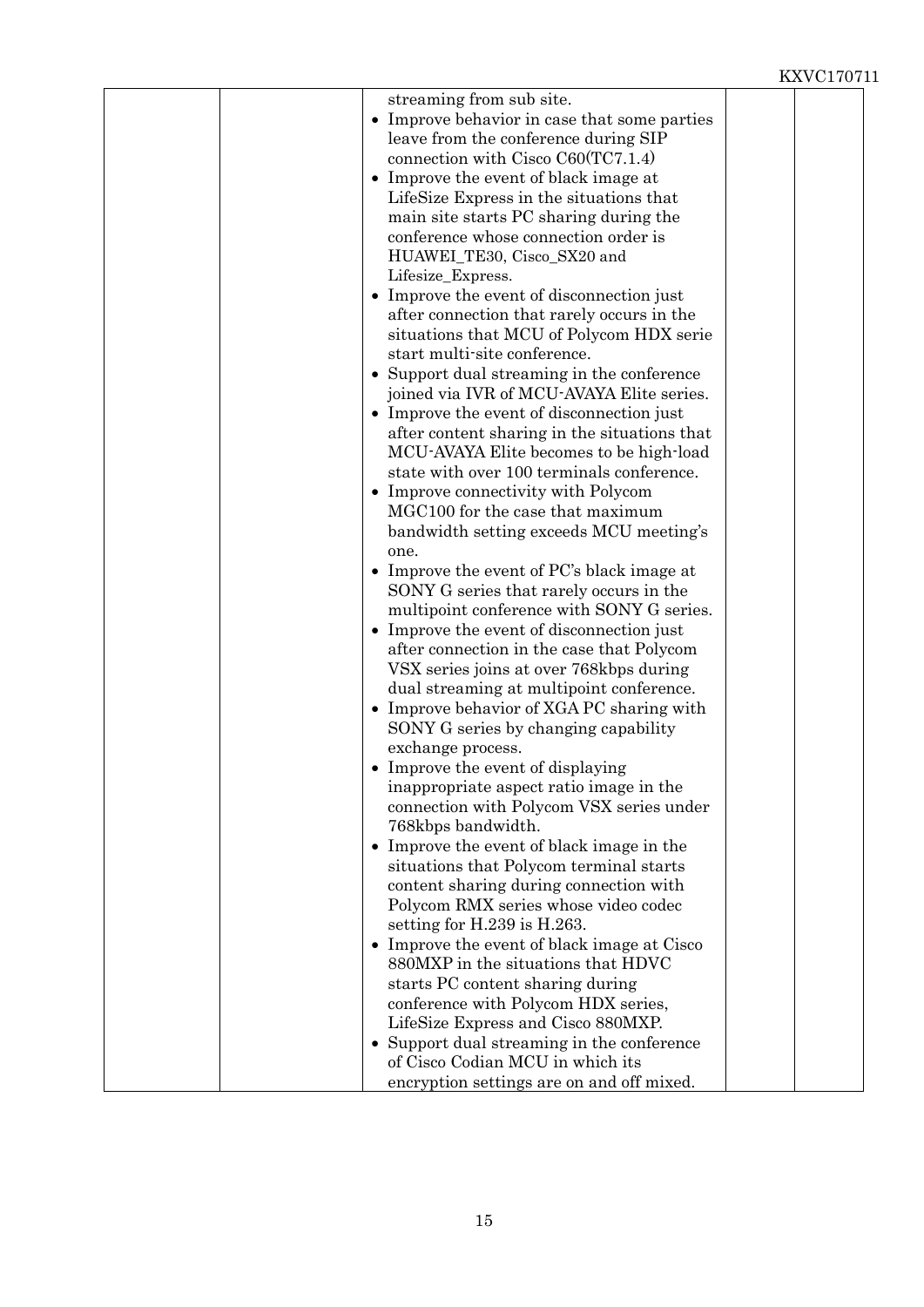|  |  |  | Yes: Supported, Conditionally: Available by Activation, No: Unsupported (unavailable) |  |
|--|--|--|---------------------------------------------------------------------------------------|--|
|  |  |  |                                                                                       |  |

| Item                           | Function                                    | Remarks                                                                                                                                                                                                                                                             |                   | Object Model         |
|--------------------------------|---------------------------------------------|---------------------------------------------------------------------------------------------------------------------------------------------------------------------------------------------------------------------------------------------------------------------|-------------------|----------------------|
|                                |                                             |                                                                                                                                                                                                                                                                     | <b>VC1600</b>     | VC1300               |
| <b>New</b><br>Functions        | Multicast                                   | • Support for Multicast which is a one-way<br>communication service that allows one HDVC<br>to multicast video and audio to other HDVCs<br>of up to 30units.<br>• The setting of Multicast tree, the start and<br>stop of Multicast is enabled by GUI<br>operation. | Condit<br>ionally | Condit<br>ionally    |
|                                | IPv6 address<br>support                     | $\bullet$ IPv6 address is available for<br>communication.<br>• IPv4 address and IPv6 address is used at<br>same time. (IPv4 and IPv6 dual stack<br>support)                                                                                                         | Yes               | Yes                  |
|                                | Mobile<br>connection                        | • By activate "Mobile Connection"<br>enhancement to HDVC, the mobile devices<br>can connect to the HDVC in IP mode<br>without mobile activation.                                                                                                                    | Condit<br>ionally | Condit<br>ionally    |
| Improvement<br>of<br>Functions | Add setting<br>items to GUI                 | • Add setting for audio input from HDMI<br>equipment.<br>• Add setting whether changes or not layout<br>to Camera Settings menu.<br>• Add menu screen that can be registered to<br>shortcut function.                                                               | Yes               | Yes                  |
|                                | Contact List                                | • Add "All" tab to contact list to show all<br>contacts in a list.                                                                                                                                                                                                  | Yes               | Yes                  |
|                                | Content sending<br>method                   | • Add function that can change content<br>sending method in communication by<br>selecting the dual stream or the single<br>stream.                                                                                                                                  | Yes               | Yes                  |
|                                | Encryption<br>setting                       | • The encryption setting of SIP is separated<br>IP mode (SIP) and NAT Traversal mode<br>and can be set individually.                                                                                                                                                | Yes               | Yes                  |
|                                | Max. Bandwidth<br>for each LAN<br>interface | • Add setting to set maximum bandwidth per<br>a site for each LAN interface.                                                                                                                                                                                        | Yes               | Yes                  |
|                                | PC resolution                               | • Add supported PC resolution.<br>FWXGA1 (1360x768)<br>FWXGA2 (1366x768)<br>WXGA+ (1440x900)<br>$WXGA++(1600x900)$                                                                                                                                                  | Yes               | Yes                  |
|                                | CPn layout                                  | • Add CP9 setting to CPn layout.                                                                                                                                                                                                                                    | Yes               | Yes                  |
|                                | MIC mute at<br>making a call                | • Add setting to mute the MIC at making a<br>call                                                                                                                                                                                                                   | Yes               | $\operatorname{Yes}$ |
|                                | Store and<br>restore of<br>Encryption data  | • Add function to store and restore the<br>Encryption configuration data.                                                                                                                                                                                           | Yes               | Yes                  |
|                                | Factory default<br>change                   | • [Call set up] $\cdot$ [More than one incoming call]<br>$OFF \ge ON$<br>• [MCU Settings] [The Main Position]<br>[Profile Settings] - [The Main Position]<br>Voice activation 1 -> Local Site<br>• [Encryption] [Encryption(H.323)]                                 | Yes               | Yes                  |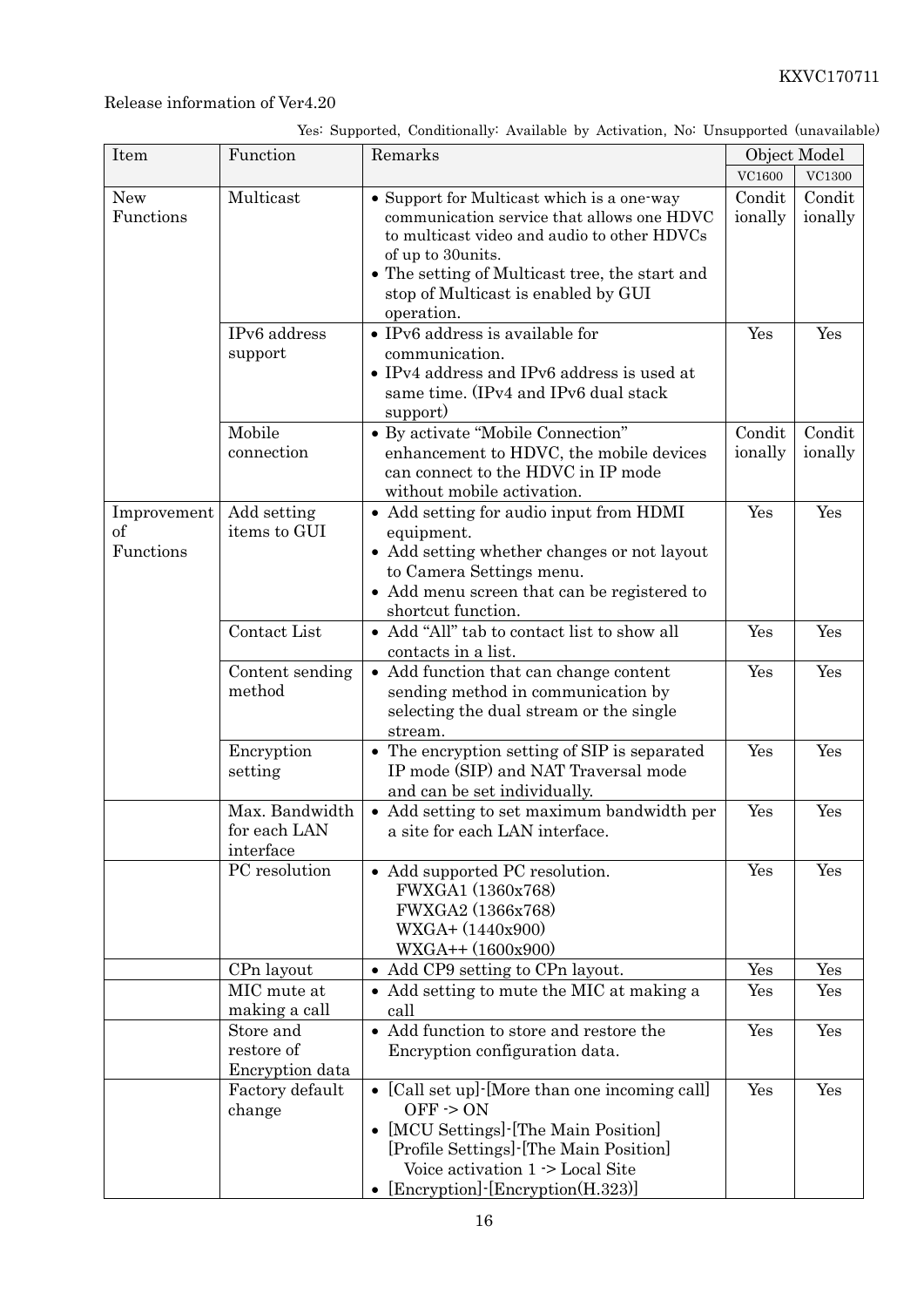|                                                              | [Call set up] [Encryption(H.323)]<br>Best effort -> OFF<br>If the firmware is updated, the settings are<br>maintained from the previous version.                                                                                                                                                                                                                                                                                                                                                                                                                                                                                                                                                                                                                                                                                                                                                                                                                                                                                                                                                                                                             |     |     |
|--------------------------------------------------------------|--------------------------------------------------------------------------------------------------------------------------------------------------------------------------------------------------------------------------------------------------------------------------------------------------------------------------------------------------------------------------------------------------------------------------------------------------------------------------------------------------------------------------------------------------------------------------------------------------------------------------------------------------------------------------------------------------------------------------------------------------------------------------------------------------------------------------------------------------------------------------------------------------------------------------------------------------------------------------------------------------------------------------------------------------------------------------------------------------------------------------------------------------------------|-----|-----|
| Forced answer<br>function                                    | • Add function that responds automatically<br>an incoming call without displaying the<br>incoming confirmation pop-up in other than<br>the home screen.                                                                                                                                                                                                                                                                                                                                                                                                                                                                                                                                                                                                                                                                                                                                                                                                                                                                                                                                                                                                      | Yes | Yes |
| Manual Dial<br>screen<br>improvement                         | • Add function that displays the name of the<br>contact list instead of IP address when a<br>destination is selected from the contact list.                                                                                                                                                                                                                                                                                                                                                                                                                                                                                                                                                                                                                                                                                                                                                                                                                                                                                                                                                                                                                  | Yes | Yes |
| Web console                                                  | • Add function to Web console as below.<br>Edition of contact list<br><b>Edition of Profile</b><br>Setting of Multicast tree and start/stop of<br>Multicast                                                                                                                                                                                                                                                                                                                                                                                                                                                                                                                                                                                                                                                                                                                                                                                                                                                                                                                                                                                                  | Yes | Yes |
| Improvement of<br>acquisition<br>timing of WAN<br>IP address | • WAN IP address acquisition timing is<br>improved from start-up only to periodical<br>check (default: 240sec) when Static NAT<br>setting and automatic acquisition are<br>enabled in IP Mode.                                                                                                                                                                                                                                                                                                                                                                                                                                                                                                                                                                                                                                                                                                                                                                                                                                                                                                                                                               | Yes | Yes |
| Improvement of<br>connectivity<br>with HDVC<br>Mobile        | • Improvement of connectivity with HDVC<br>Mobile under Symmetric type NAT router.                                                                                                                                                                                                                                                                                                                                                                                                                                                                                                                                                                                                                                                                                                                                                                                                                                                                                                                                                                                                                                                                           | Yes | Yes |
| GUI language<br>(CH model only)                              | • Add language to GUI<br>Deutsch, Français, Italiano, Nederlands                                                                                                                                                                                                                                                                                                                                                                                                                                                                                                                                                                                                                                                                                                                                                                                                                                                                                                                                                                                                                                                                                             | Yes | Yes |
| Other<br>improvements                                        | • Add function that turns off the MIC LED<br>when becoming screen standby.<br>• Add function that displays the registered<br>name of other site in the contact list in unit<br>information screen during communication<br>• Add setting that resets the call duration<br>when the call duration time exceeds 99<br>hours 59 minutes.<br>• In case of AAC-LD audio codec the sound<br>interruption is prevented when the number<br>of site changes from 2 to 3 or from 3 to 2.<br>• Add the setting to select the camera aspect<br>ratio from full screen mode or center-cut<br>mode when sending video using<br>H.261/H.263.<br>• RCA input revel is maintained after<br>version up.<br>• Improvement of 60fps rendering<br>performance.<br>• Improvement of behavior in the case of<br>incoming call when the main stream is<br>switched during dual stream transmission.<br>• Improvement of behavior that PinP video<br>becomes the other site' content if HDVC is<br>switched to dual stream reception during<br>dual stream transmission and PinP<br>execution.<br>• Improvement of behavior that dual stream<br>function might not be enabled after an | Yes | Yes |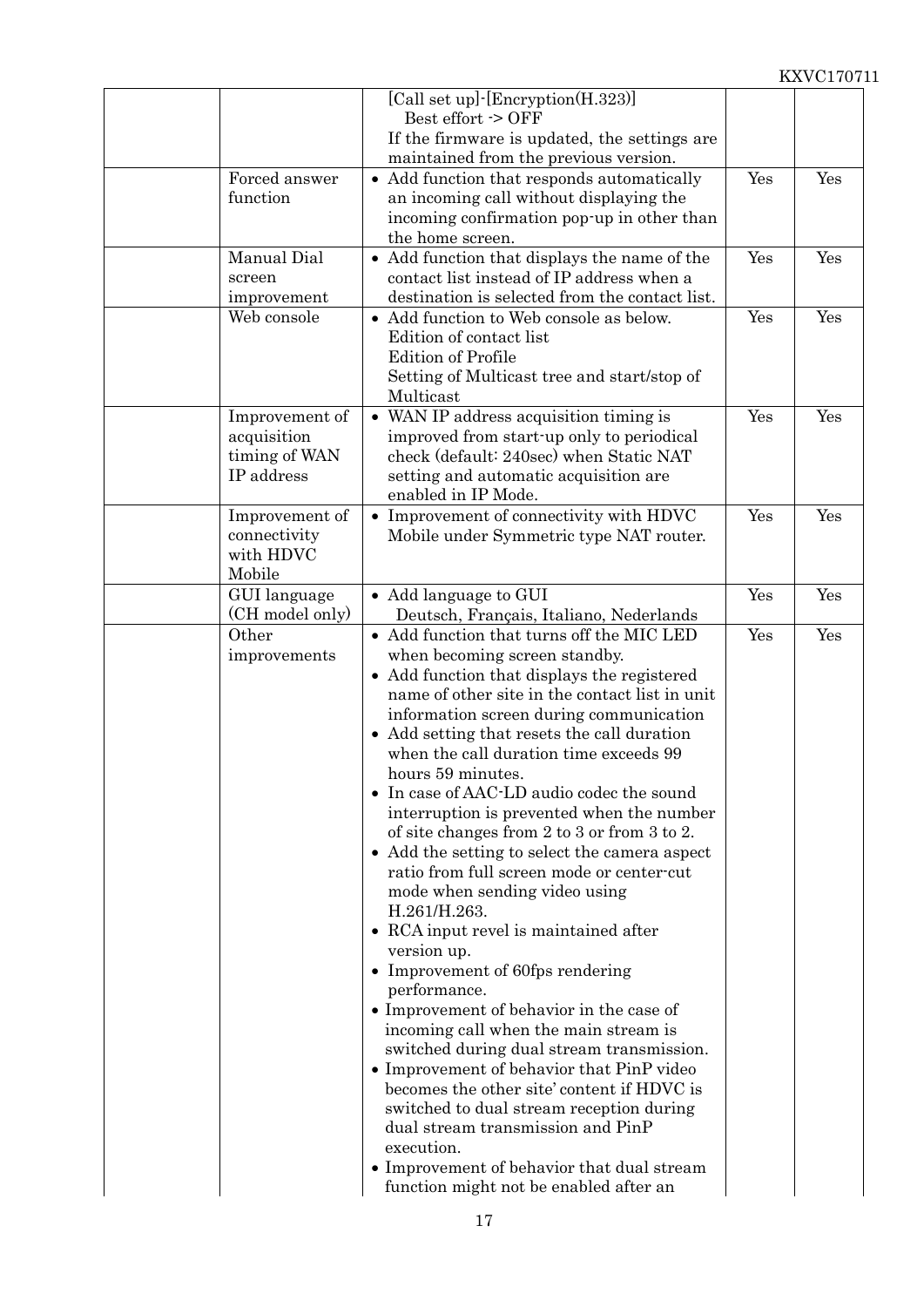| endpoint that doesn't have the dual stream    |  |
|-----------------------------------------------|--|
| function leaves from the conference at NAT    |  |
| Traversal environment.                        |  |
| • Improvement of behavior that "Sending"      |  |
| Content" remains displayed when dual          |  |
| stream is started by H.239 and it is rejected |  |
| by the other endpoint.                        |  |
| • Improvement of behavior that the other      |  |
| site's name is not displayed after content    |  |
| sharing by H.239 at the time of 2-party       |  |
| conference.                                   |  |
| • Improvement of content sharing behavior     |  |
| by single stream when the setting of "The     |  |
| Main Position" is "Voice activation 2" and    |  |
|                                               |  |
| the setting of "Other Sites's Audio" is       |  |
| "Mute".                                       |  |
| • Improvement of behavior that the displayed  |  |
| video becomes strange when the operation      |  |
| of content sharing stop at the Main site and  |  |
| disconnection of the sub site occurred at the |  |
| same time.                                    |  |
| • Improvement of behavior that the camera     |  |
| image might be displayed momentarily          |  |
| when the PC cable (HDMI cable or VGA          |  |
| cable) is removed during content switching    |  |
| in non-communication.                         |  |
| • Improvement of behavior that the incoming   |  |
| confirmation pop-up is displayed when an      |  |
| incoming call is received during session      |  |
| change even if the "Answer Mode" is set to    |  |
| "Auto".                                       |  |
|                                               |  |
|                                               |  |
| • Improvement of behavior that the            |  |
| conference is rarely disconnected at the      |  |
| very bad network environment by               |  |
| improvement of follow-up to the network       |  |
| quality. (for example more than continuous    |  |
| 3 % packet loss)                              |  |
| • Improvement of behavior that the            |  |
| transmission rate remains low at large        |  |
| packet loss environment due to congestion.    |  |
| Improvement of behavior that the output       |  |
| video of HDMI3 might be distorted when        |  |
| "Output of HMDI3" is set to "Local site"      |  |
| video" and the main camera is not             |  |
| connected.                                    |  |
| • Improvement of behavior that the ringing    |  |
| tone might not ring when "Answer Mode" is     |  |
| set to "Auto".                                |  |
| • Improvement of behavior that the received   |  |
| image remains distorted and is not            |  |
| recovered and that occurs very rarely.        |  |
| • Improvement of behavior that MIC red        |  |
| LED is flashing dimly at a high speed in      |  |
| non-communication.                            |  |
| • Improvement of behavior that                |  |
| welcome-screen sound might not sound at       |  |
| start-up and a call might not be made.        |  |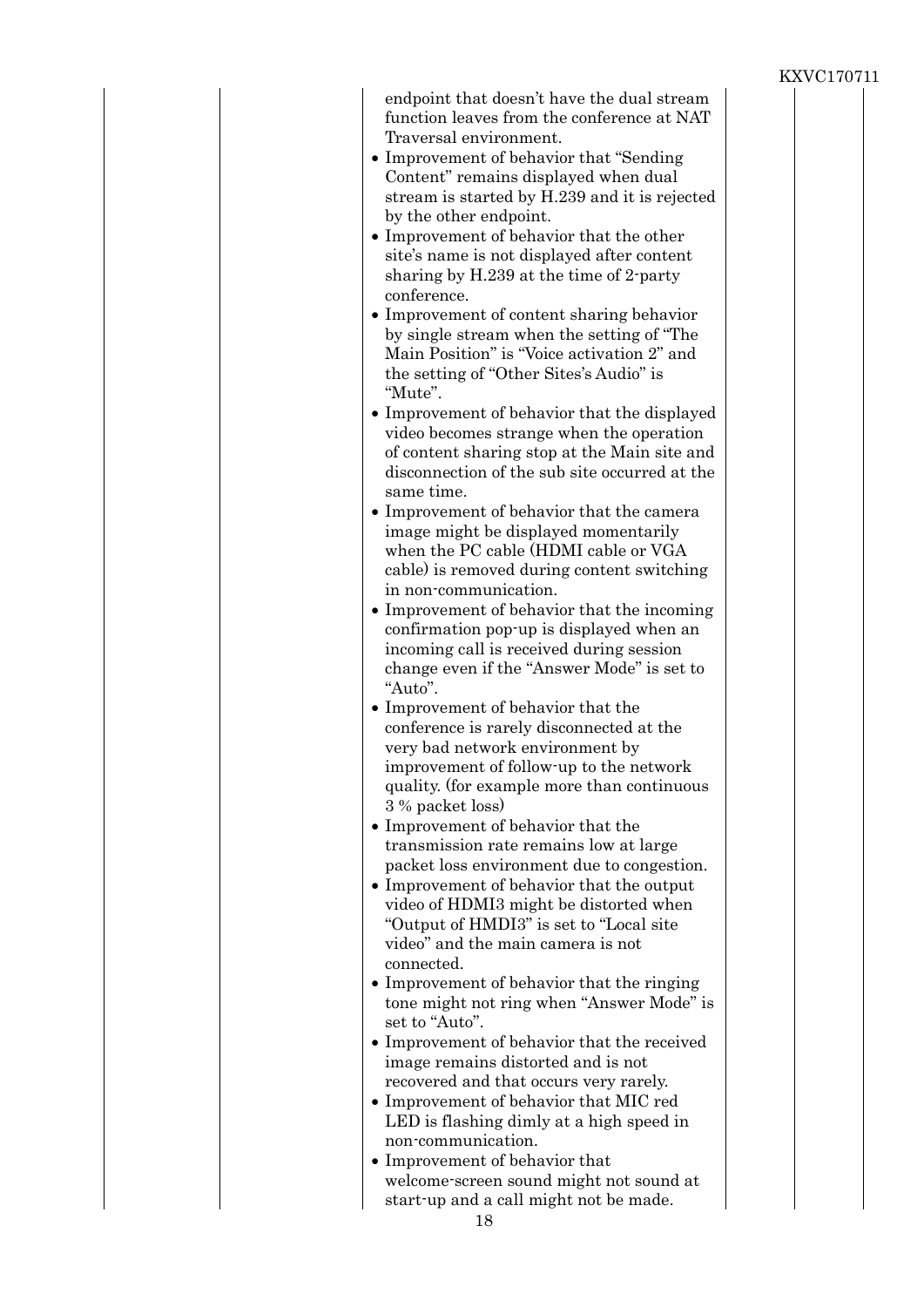|                                                                                                                                                                                                                                                                                                                                                                                                                                                                                                                                                                                                                                                                                                                                                                                                                                                                                                                                                                                                                                                                                                                                                                                                                                                                                                                                                                                                                                                                                                                                                                                                                                                                                                                                                                                                                                                                                                                                                                                                                                                                                                                                                                                                                                  | <b>NAVC</b> |  |
|----------------------------------------------------------------------------------------------------------------------------------------------------------------------------------------------------------------------------------------------------------------------------------------------------------------------------------------------------------------------------------------------------------------------------------------------------------------------------------------------------------------------------------------------------------------------------------------------------------------------------------------------------------------------------------------------------------------------------------------------------------------------------------------------------------------------------------------------------------------------------------------------------------------------------------------------------------------------------------------------------------------------------------------------------------------------------------------------------------------------------------------------------------------------------------------------------------------------------------------------------------------------------------------------------------------------------------------------------------------------------------------------------------------------------------------------------------------------------------------------------------------------------------------------------------------------------------------------------------------------------------------------------------------------------------------------------------------------------------------------------------------------------------------------------------------------------------------------------------------------------------------------------------------------------------------------------------------------------------------------------------------------------------------------------------------------------------------------------------------------------------------------------------------------------------------------------------------------------------|-------------|--|
| • Improvement of behavior that MIC is<br>muted when "Default MIC Mute set" is set<br>to "ON" and 3-party conference becomes<br>2-part conference.<br>• Improvement of behavior that DSN query<br>does not work correctly when srv record<br>search is enabled.<br>• Improvement of behavior that the input<br>character in number mode is different from<br>the description of the user manual.<br>• Improvement of behavior that GUI does not<br>work correctly when more than 20 incorrect<br>routing configurations are set.<br>• Improvement of behavior that the input of<br>sub camera might not displayed according<br>to PC output when the input is changed<br>from $PC(VGA)$ to 1080p sub camera during<br>content sharing.<br>• Improvemented operation when DHCP<br>lease is expired during vides conference in<br>NAT Traversal Service.<br>• Improvement of GUI behavior that the<br>content of call history ([B] button during<br>video conference) is not correct when<br>multi-party conference is made to incorrect<br>endpoints such as incompatible encryption<br>setting and correct endpoints.<br>• Improvement of behavior that GUI<br>language becomes Japanese when a new<br>local site setting is generated by "Add New"<br>at "select local site" menu.<br>• Improvement of behavior that noise is<br>superimposed on the voice when HDVC is<br>connected to OKI Visual Nexus using G.711<br>A-low codec.<br>• Improvement of behavior that the system<br>error occurs on connecting to the<br>H263_4CIF conference room of the old<br>version of OKI Visual Nexus. Since its<br>conference room is not supported by HDVC,<br>it is to be successfully disconnected.<br>• Improvement of behavior that dual stream<br>cannot be made after connection with SIP<br>in the conference room of the old version of<br>CISCO Codian.<br>• Improvement of behavior that HDVC<br>recognizes that the H.263 stream from<br>Mediapoint IP2 is abnormal and<br>disconnects it.<br>• Improvement of behavior that the<br>conference is disconnected when HDVC<br>receives invalid H.263 stream without a<br>marker bit.<br>• Improvement of behavior that the camera<br>control cannot be done by SONY XG series |             |  |
| when HDVC connects to it in H.323                                                                                                                                                                                                                                                                                                                                                                                                                                                                                                                                                                                                                                                                                                                                                                                                                                                                                                                                                                                                                                                                                                                                                                                                                                                                                                                                                                                                                                                                                                                                                                                                                                                                                                                                                                                                                                                                                                                                                                                                                                                                                                                                                                                                |             |  |
| encryption.                                                                                                                                                                                                                                                                                                                                                                                                                                                                                                                                                                                                                                                                                                                                                                                                                                                                                                                                                                                                                                                                                                                                                                                                                                                                                                                                                                                                                                                                                                                                                                                                                                                                                                                                                                                                                                                                                                                                                                                                                                                                                                                                                                                                                      |             |  |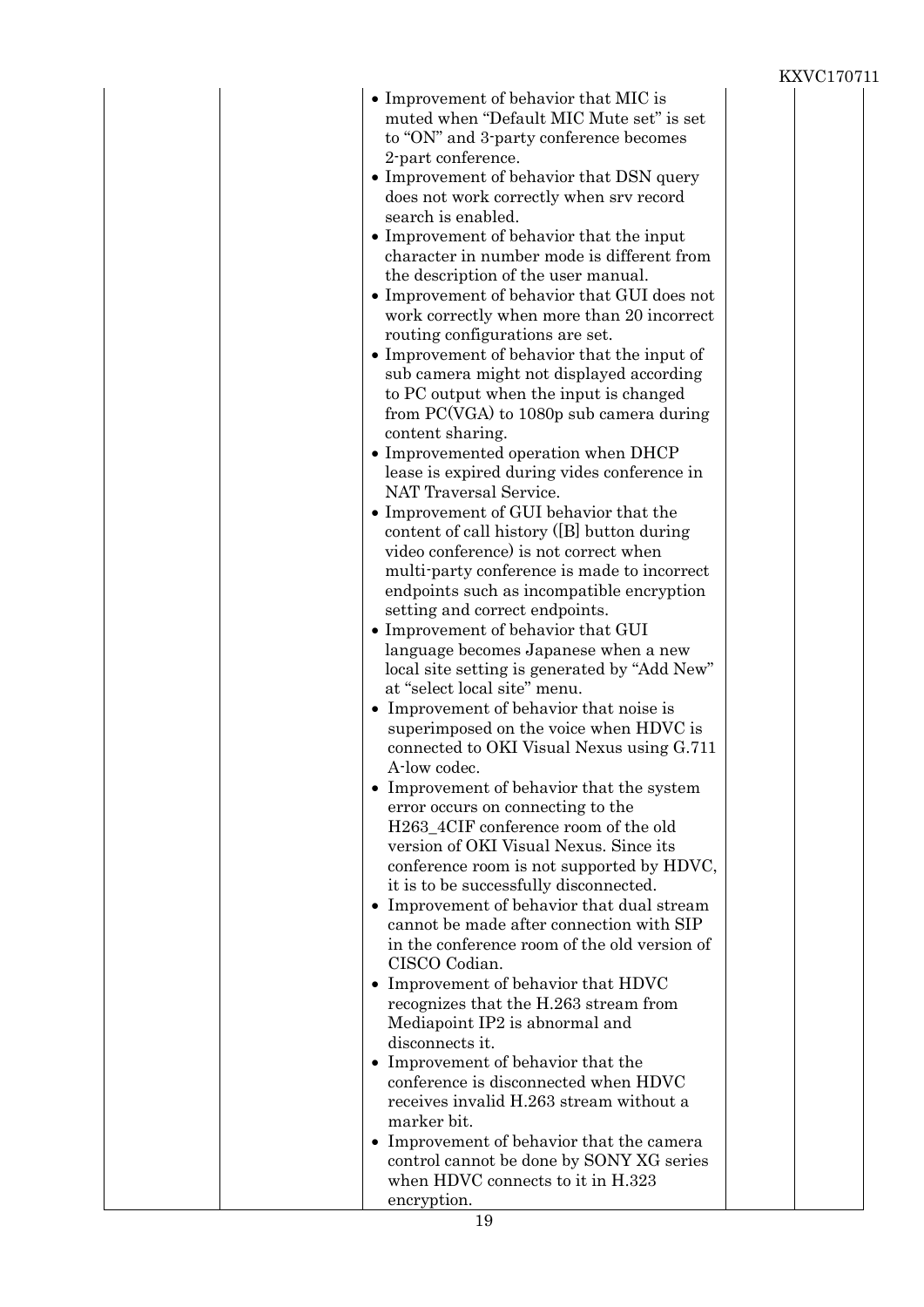| • Improvement of behavior that the screen<br>flickers only immediately after the start of<br>content sharing by the main site at<br>multi-party conference that SONY XG<br>series participates in.<br>• Improvement of behavior that the screen<br>flickers at the start of content sharing by<br>HDX series during the multi-party<br>conference that Polycom HDX series,<br>SONY XG series and Lifesize Express are<br>participate in.<br>• Improvement of behavior that the content<br>is not displayed at SONY XG series when<br>during content sharing it participates in<br>multi-party conference that Polycom HDX<br>series participate in.<br>• Improvement of behavior that the content<br>might not be displayed at CISCO C series<br>and HDVC when during content sharing<br>CISCO C series participates in multi-party<br>conference that SONY XG series<br>participates in.<br>• Improvement of behavior that content<br>sharing by HDX series cannot be made<br>during more than 9-party conference that<br>Polycom HDX series, Polycom VSX series<br>and H263_QCIF non-compliant endpoints<br>such as HUAWEI TE30 or Aver EVC900 |  |
|--------------------------------------------------------------------------------------------------------------------------------------------------------------------------------------------------------------------------------------------------------------------------------------------------------------------------------------------------------------------------------------------------------------------------------------------------------------------------------------------------------------------------------------------------------------------------------------------------------------------------------------------------------------------------------------------------------------------------------------------------------------------------------------------------------------------------------------------------------------------------------------------------------------------------------------------------------------------------------------------------------------------------------------------------------------------------------------------------------------------------------------------------|--|
| participate in.                                                                                                                                                                                                                                                                                                                                                                                                                                                                                                                                                                                                                                                                                                                                                                                                                                                                                                                                                                                                                                                                                                                                  |  |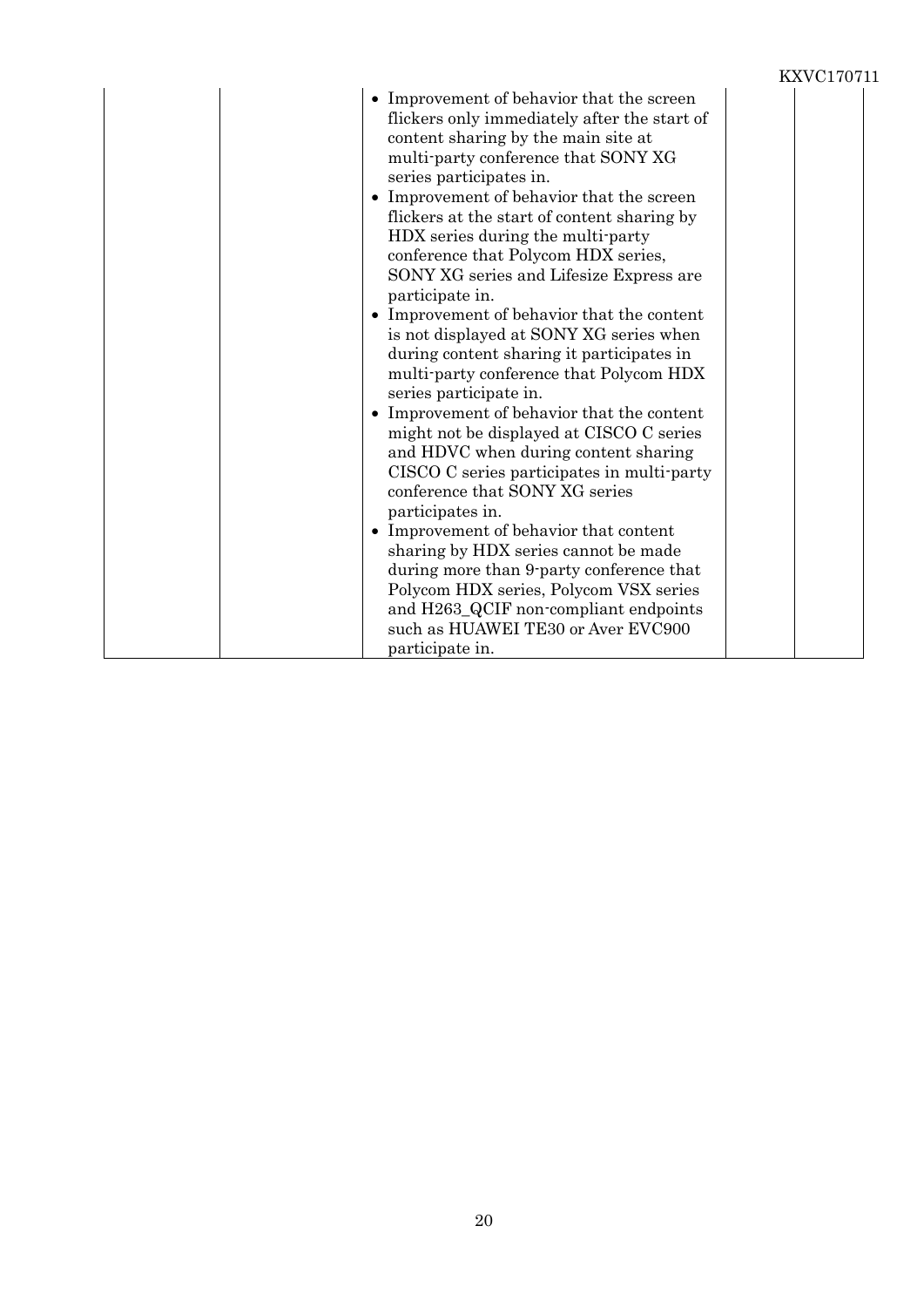#### Release information of Ver4.15

#### Yes: Supported, No: Unsupported (unavailable)

| Item                        | Function<br>Remarks                                                 |                                                                                                                                                     | Object Model |                |
|-----------------------------|---------------------------------------------------------------------|-----------------------------------------------------------------------------------------------------------------------------------------------------|--------------|----------------|
|                             |                                                                     |                                                                                                                                                     | VC1600       | VC1300         |
| Improvement<br>of Functions | GUI language                                                        | German, French, Italian and Dutch are<br>supported as GUI language. (only Global<br>model)<br>Ver4.20 will support for JP model and CH<br>model.    | Yes          | Yes            |
|                             | Routing<br>Settings<br>expansion<br>for<br>LAN2                     | The number of the routing settings of LAN2<br>is extended from 10 to 50.                                                                            | Yes          | N <sub>o</sub> |
|                             | Receiving<br>sensitivity<br>improvement<br>of the remote<br>control | The receiving sensitivity is improved by<br>changing receiving treatment of the remote<br>control.                                                  | Yes          | Yes            |
|                             | <b>HDMI</b><br>Equipment<br>connectivity<br>improvement             | The connect ability of the HDMI equipment is<br>improved by changing the detection process,<br>when a HDMI device generates non-standard<br>signal. | Yes          | Yes            |
|                             | Screen<br>the<br>at<br>of<br>start/stop<br>content<br>sharing       | The phenomenon that screen might flicker at<br>the start or the end of displaying computer's<br>screen and the sub video camera's images<br>fixed.  | Yes          | Yes            |
|                             | Connectibility<br>improvement<br>with<br>VC300/600                  | Connectivity is enhanced in case connecting<br>with KX-VC300/VC600 which are installed<br>under NAT router and they are set up Static<br>NAT.       | Yes          | Yes            |
|                             | System<br>Initialization                                            | The internal process for initializing the<br>system is changed.                                                                                     | Yes          | Yes            |